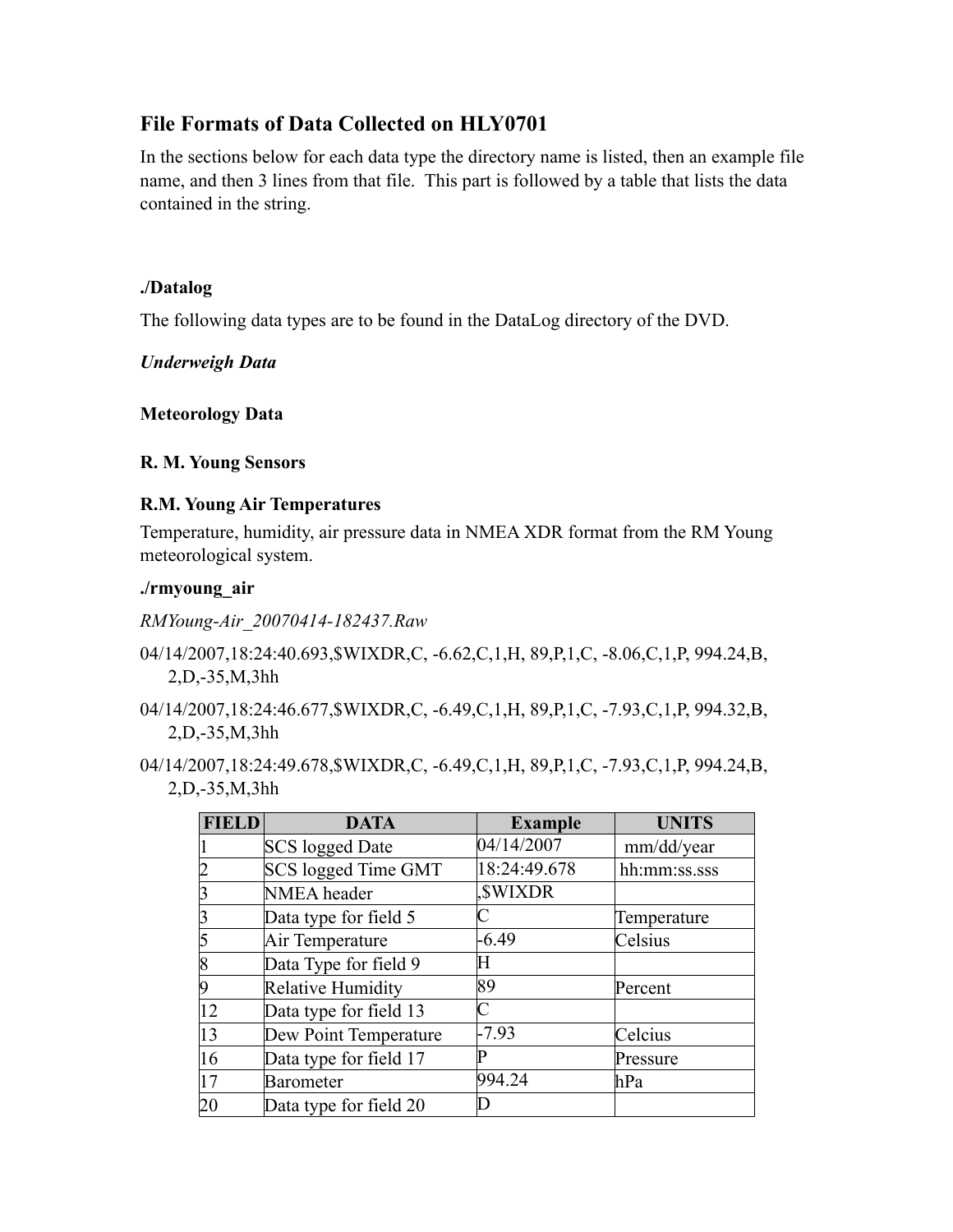| $\sim$<br>motion<br><b>Ele</b><br>∠<br>auvu<br>v | -<br>$\overline{\phantom{a}}$ | IМ<br>20.000<br>$\overline{\phantom{a}}$ |
|--------------------------------------------------|-------------------------------|------------------------------------------|
|--------------------------------------------------|-------------------------------|------------------------------------------|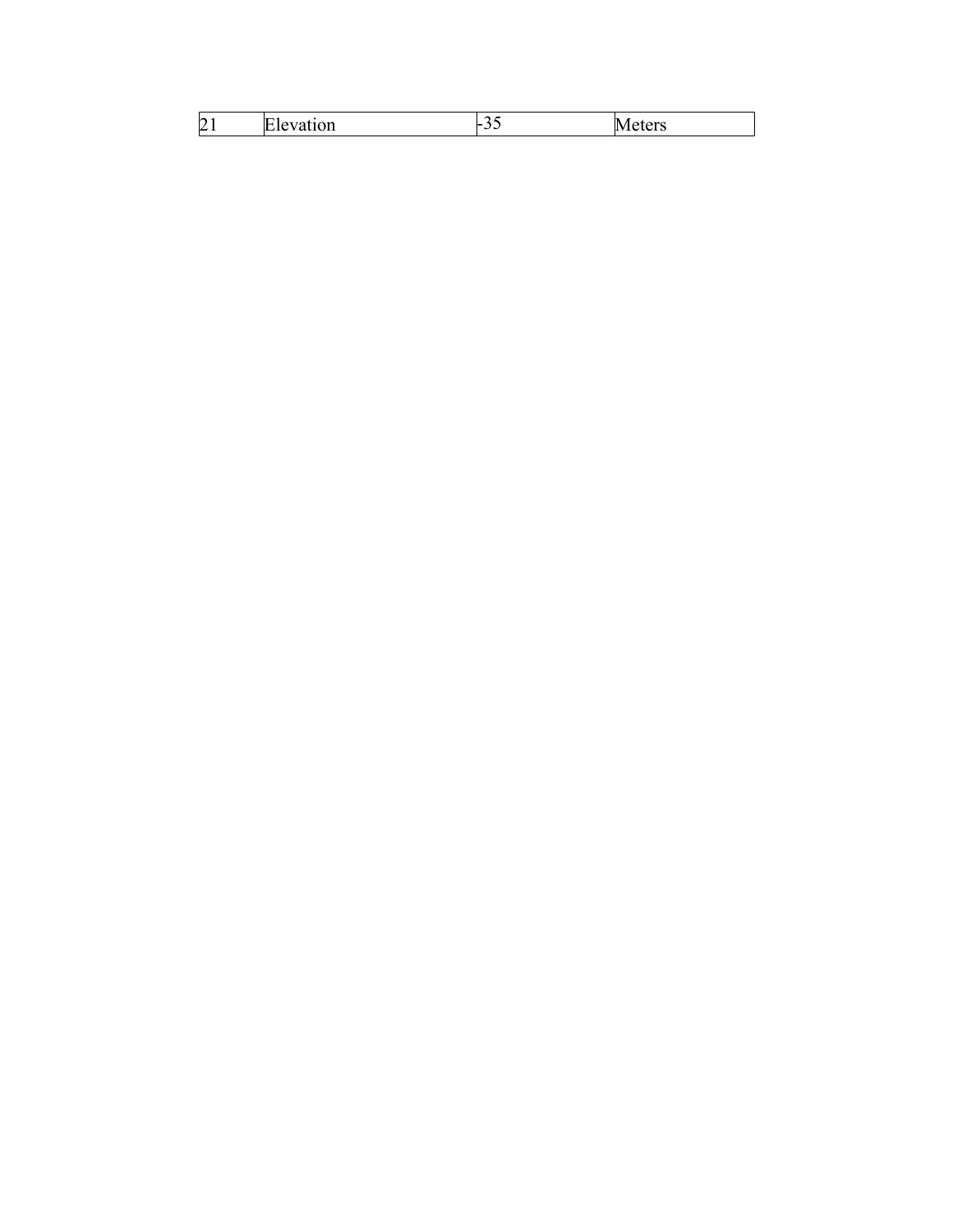### **R.M. Young Air Temperatures, Fahrenheit (Derived)**

Temperature data from the RM Young wind sensor in Fahrenheit. Data is derived from data from files in the rmyoung\_air directory.

## **./ air\_temp\_f**

*AirTemp-F\_20070413-000000.Raw* 

04/13/2007,00:00:02.074,\$DERIV,28.83,-1.76,

04/13/2007,00:00:05.074,\$DERIV,28.62,-1.88,

04/13/2007,00:00:08.074,\$DERIV,28.62,-1.88,

| <b>FIELD</b> | <b>DATA</b>            | <b>Example</b> | <b>UNITS</b> |
|--------------|------------------------|----------------|--------------|
|              | <b>SCS</b> logged Date | 04/14/2007     | mm/dd/year   |
|              | SCS logged Time GMT    | 18:24:49.678   | hh:mm:ss.sss |
|              | NMEA header            | <b>SDERIV</b>  |              |
|              | Air Temperature        | 28.83          | Fahrenheit   |
|              | Air Temperature        | -1.76          | Celsius      |

### **R.M. Young Wind. Port**

Wind speed and direction data in NMEA WMV format from the RM Young weather vane on the port side of the Healy.

# **./rmyportwind**

*RMYPortWind\_20070414-182437.Raw*

04/14/2007,18:24:38.490,\$WIMWV,033,R,028.1,N,A\*36

04/14/2007,18:24:39.505,\$WIMWV,041,R,028.7,N,A\*35

```
04/14/2007,18:24:40.521,$WIMWV,034,R,029.4,N,A*35
```

| <b>FIELD</b> | <b>DATA</b>            | <b>Example</b> | <b>UNITS</b> |
|--------------|------------------------|----------------|--------------|
|              | <b>SCS</b> logged Date | 04/14/2007     | mm/dd/year   |
|              | SCS logged Time GMT    | 18:24:40.521   | hh:mm:ss.sss |
|              | NMEA header            | <b>SWIMWV</b>  |              |
|              | <b>Wind Direction</b>  | 34             | Degrees      |
|              | $R$ = Relative         | R              |              |
|              | Wind Speed             | 29.4           | Knots        |
|              | $N =$ Knots            |                |              |
|              | $A =$ Valid Data       |                |              |
|              | Check sum              | $*35$          |              |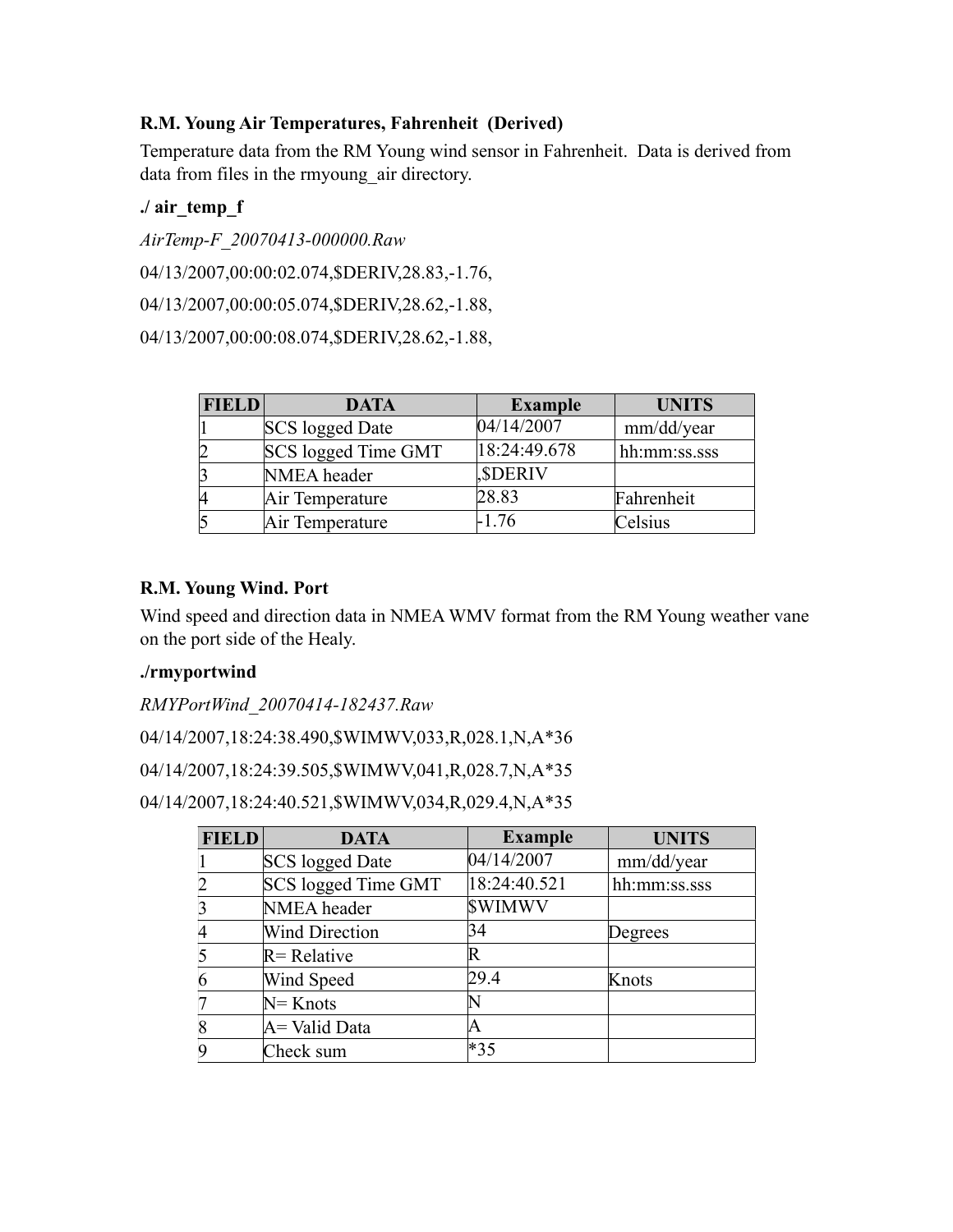# **R.M. Young Wind, Starboard**

Wind speed and direction data in NMEA WMV format from the RM Young weather vane on the starboard side of the Healy.

# **./rmstbwind**

*RMYStbdWind\_20070414-182437.Raw*

04/14/2007,18:24:38.677,\$WIMWV,044,R,025.4,N,A\*3E

04/14/2007,18:24:39.693,\$WIMWV,045,R,025.6,N,A\*3D

04/14/2007,18:24:40.724,\$WIMWV,042,R,025.2,N,A\*3E

| <b>FIELD</b> | <b>DATA</b>                | <b>Example</b> | <b>UNITS</b> |
|--------------|----------------------------|----------------|--------------|
|              | <b>SCS</b> logged Date     | 04/14/2007     | mm/dd/year   |
| 2            | <b>SCS</b> logged Time GMT | 18:24:40.724   | hh:mm:ss.sss |
| 3            | NMEA header                | <b>SWIMWV</b>  |              |
| 14           | <b>Wind Direction</b>      | 42             | Degrees      |
| $\vert$ 5    | $R$ = Relative             | R              |              |
| 6            | Wind Speed                 | 25.2           | Knots        |
|              | $N =$ Knots                |                |              |
| $\vert 8$    | A = Valid Data             | A              |              |
| $\vert 9$    | Check sum                  | $*3E$          |              |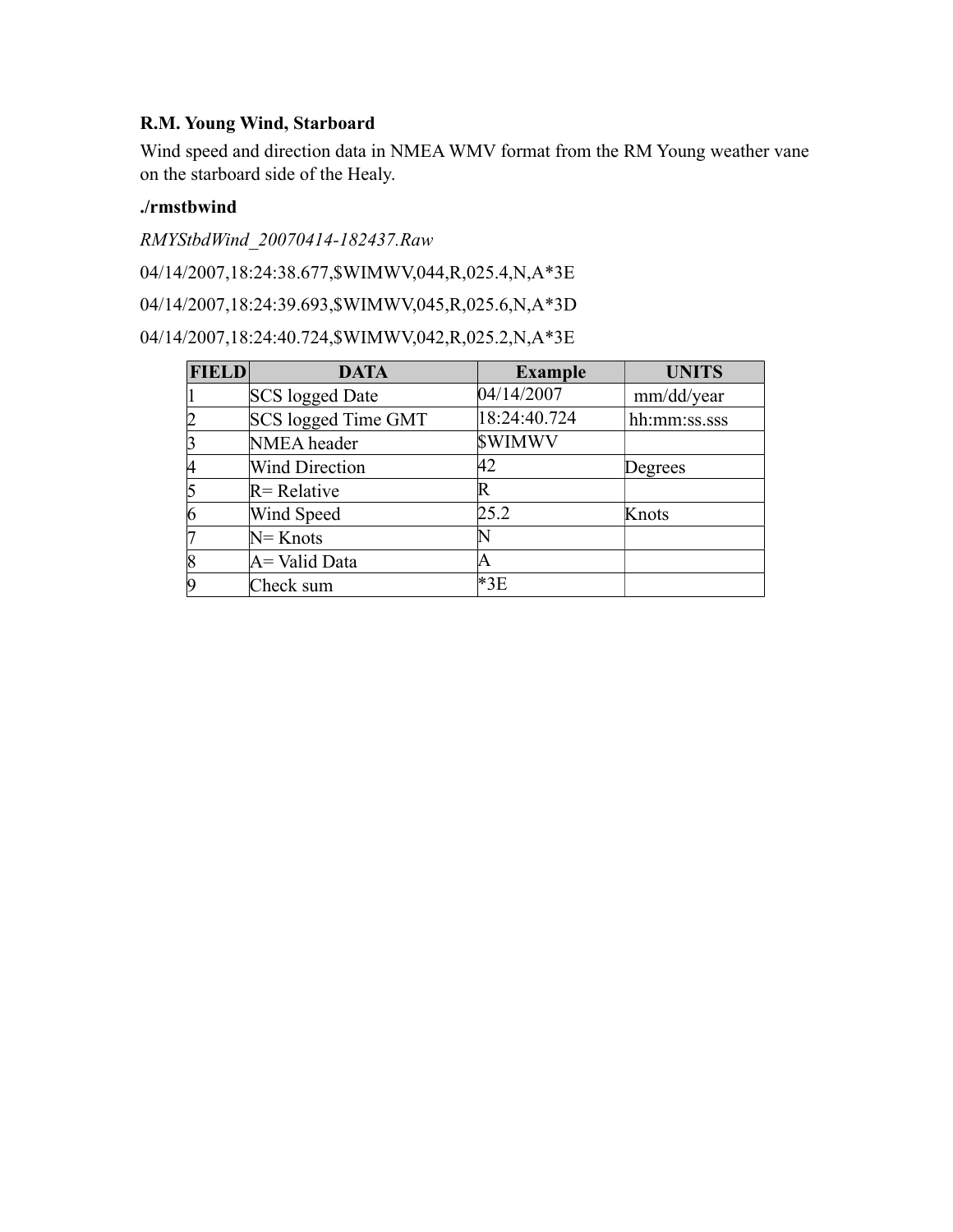# **R.M. Young Wind True, Port (Derived)**

True wind speed data derived from gyro data and rmyportwind.

# **./true\_wind\_port**

*PortWnd-T\_20070415-000000.Raw*

04/15/2007,00:00:03.927,\$DERIV,18.59,4.57,30.6,12,12.5,343.7,344.2,

04/15/2007,00:00:05.927,\$DERIV,19.69,10.28,31.4,16,12.5,344.2,344.2,

04/15/2007,00:00:07.927,\$DERIV,19.85,3.73,31.8,12,12.4,344.1,344.2,

| <b>FIELD</b> | <b>DATA</b>                    | <b>Example</b> | <b>UNITS</b> |
|--------------|--------------------------------|----------------|--------------|
|              | <b>SCS</b> logged Date         | 04/15/2007     | mm/dd/year   |
|              | <b>SCS</b> logged Time GMT     | 00:00:07.927   | hh:mm:ss.sss |
|              | <b>NMEA</b> header             | <b>SDERIV</b>  |              |
|              | Wind Speed derived             | 19.85          | knots        |
|              | Wind Directions derived        | 3.73           | degrees      |
|              | Wind Speed relative            | 31.8           | knots        |
| 12           | Wind Direction relative        | $ 12\rangle$   | direction    |
|              | Speed over ground (pos         | 12.4           |              |
| 13           | mv)                            |                | knots        |
|              | Course over ground (pos 344.1) |                |              |
| 16           | mv)                            |                | Degrees      |
| 17           | Heading (pos mv)               | 344.2          | Degrees      |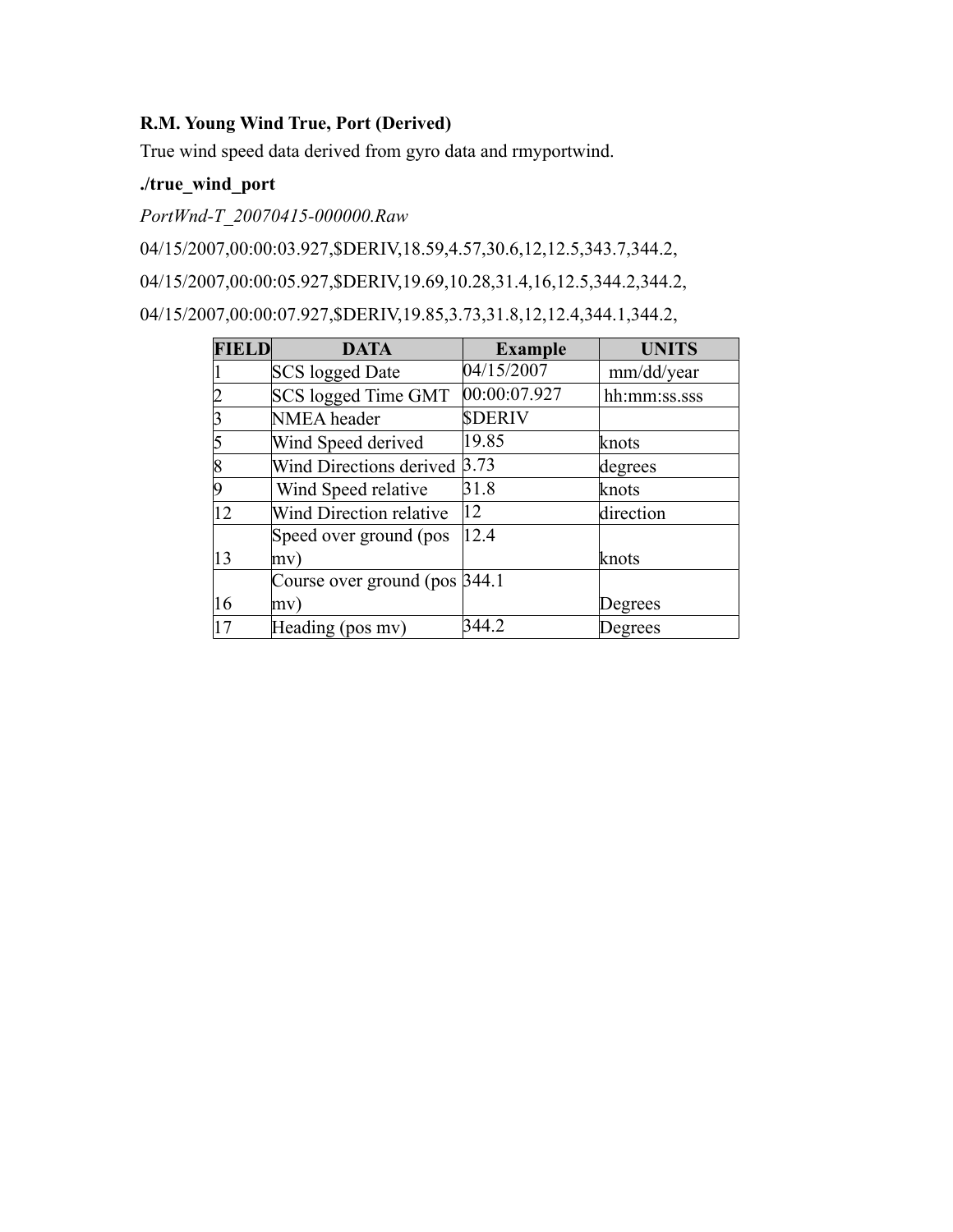### **R.M. Young Wind True, Starboard (Derived)**

True wind speed data derived from gyro data and rmystbdwind.

# **./true\_wind\_stbd**

*StbdWnd-T\_20070415-000000.Raw*

04/15/2007,00:00:03.396,\$DERIV,17.33,3.47,29.4,11,12.5,343.7,344.2,

04/15/2007,00:00:05.396,\$DERIV,17.05,15.29,28.5,18,12.5,344.2,344.2,

04/15/2007,00:00:07.396,\$DERIV,19.99,13.31,31.4,18,12.4,344.1,344.2,

| <b>FIELD</b> | <b>DATA</b>                         | <b>Example</b> | <b>UNITS</b> |
|--------------|-------------------------------------|----------------|--------------|
|              | <b>SCS</b> logged Date              | 04/15/2007     | mm/dd/year   |
|              | SCS logged Time GMT                 | 00:00:07.396   | hh:mm:ss.sss |
|              | NMEA header                         | <b>SDERIV</b>  |              |
|              | Wind Speed derived                  | 19.99          | knots        |
| 8            | Wind Directions derived             | 13.31          | degrees      |
| 19           | Wind Speed relative                 | 31.4           | knots        |
| 12           | Wind Direction relative             | 18             | direction    |
| 13           | Speed over ground (pos mv)          | 12.4           | knots        |
| 16           | Course over ground (pos mv) $344.1$ |                | Degrees      |
| 17           | Heading (pos mv)                    | 344.2          | degrees      |

# **Dew Point (Derived)**

Dew Point derived from rmyoung air.

# **./dew\_point\_f**

*DewPt-F\_20070414-182437.Raw*

04/14/2007,18:24:41.099,\$DERIV,17.49,-8.06,

04/14/2007,18:24:44.099,\$DERIV,17.73,-7.93,

04/14/2007,18:24:47.099,\$DERIV,17.73,-7.93,

| <b>FIELD</b> | <b>DATA</b>     | <b>Example</b> | <b>UNITS</b> |
|--------------|-----------------|----------------|--------------|
|              | SCS logged Date | 04/14/2007     | mm/dd/year   |
|              | SCS logged Time | 18:24:47.099   |              |
|              | <b>GMT</b>      |                | hh:mm:ss.sss |
|              | NMEA header     | <b>SDERIV</b>  |              |
|              | Air Temperature | 17.73          | Fahrenheit   |
|              | Air Temperature | $-7.93$        | Celsius      |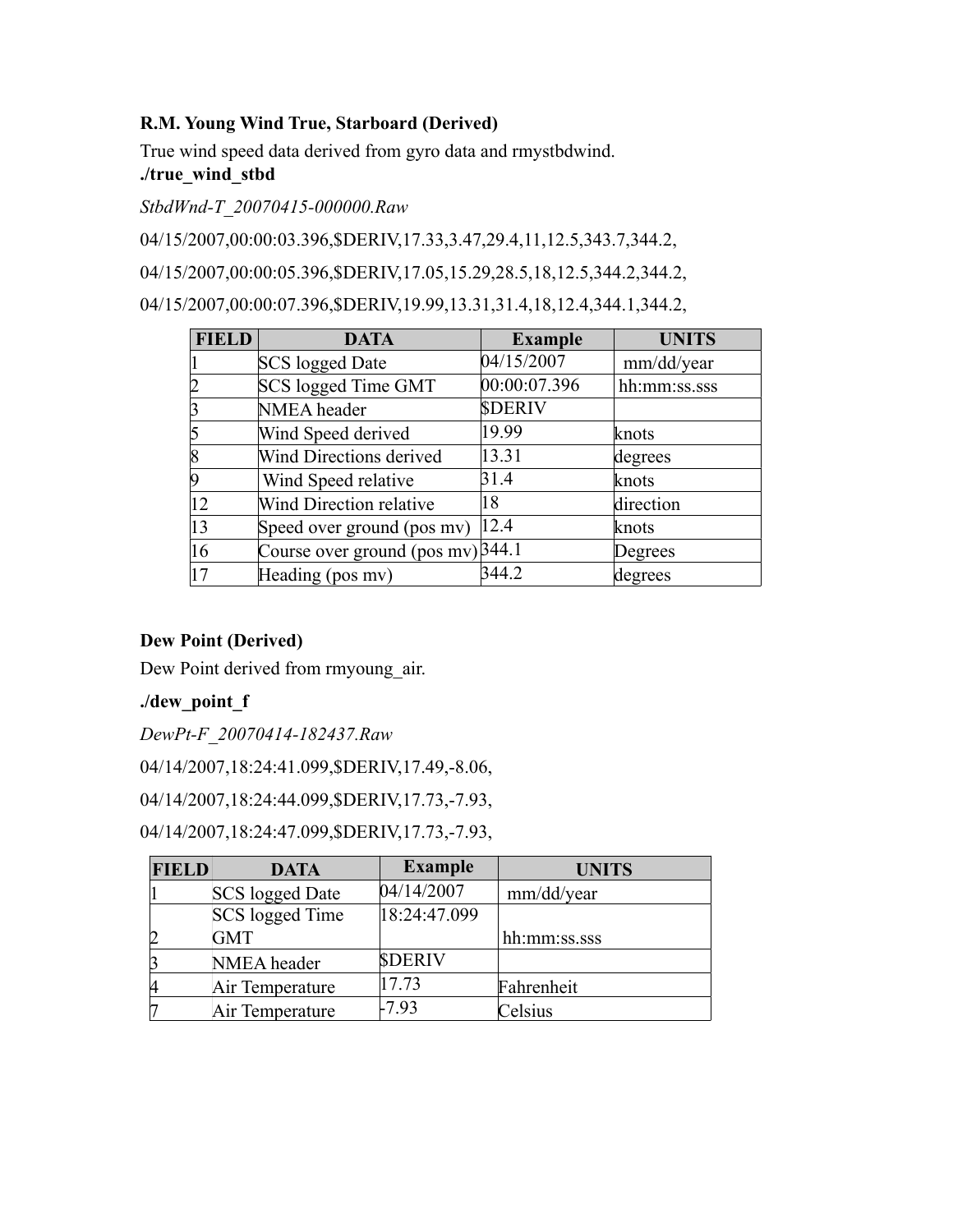## **Photosynthetic Active Radiation (PAR) Sensor**

# **PAR**

Photosynthetic Active Radiation volts from the surface par sensor.

# **./par**

*PAR\_20070415-000000.Raw*

04/15/2007,00:00:03.068,+01126.24

04/15/2007,00:00:04.068,+01133.28

04/15/2007,00:00:05.068,+01140.96

| <b>FIELD</b> | <b>DATA</b>     | <b>Example</b> | <b>UNITS</b> |
|--------------|-----------------|----------------|--------------|
|              | SCS logged Date | 04/15/2007     | mm/dd/year   |
|              | SCS logged Time | 00:00:05.505   |              |
|              | GMT             |                | hh:mm:ss.sss |
|              | PA R            | $+01140.96$    | mVolts       |

# **PAR (Derived)**

Photosynthetic Active Radiation, Microeinstens/m2 sec from surface par sensor.

# **Par\_derived**

*PAR-derived\_20070415-000000.Raw*

04/15/2007,00:00:03.146,\$DERIV,1865353.0198,1126.24,

04/15/2007,00:00:09.146,\$DERIV,1909343.4448,1152.8,

04/15/2007,00:00:15.146,\$DERIV,1881518.176,1136,

| <b>FIELD</b> | <b>DATA</b>         | <b>Example</b> | <b>UNITS</b>         |
|--------------|---------------------|----------------|----------------------|
|              | SCS logged Date     | 04/15/2007     | mm/dd/year           |
| 2            | SCS logged Time GMT | 00:00:05.193   | hh:mm:ss.sss         |
|              | NMEA header         | <b>SDERIV</b>  |                      |
| 4            | Derived surface PAR | 1881518.176    | Microeinstens/m2 sec |
|              | PAR volts           | 1136           | mVolts               |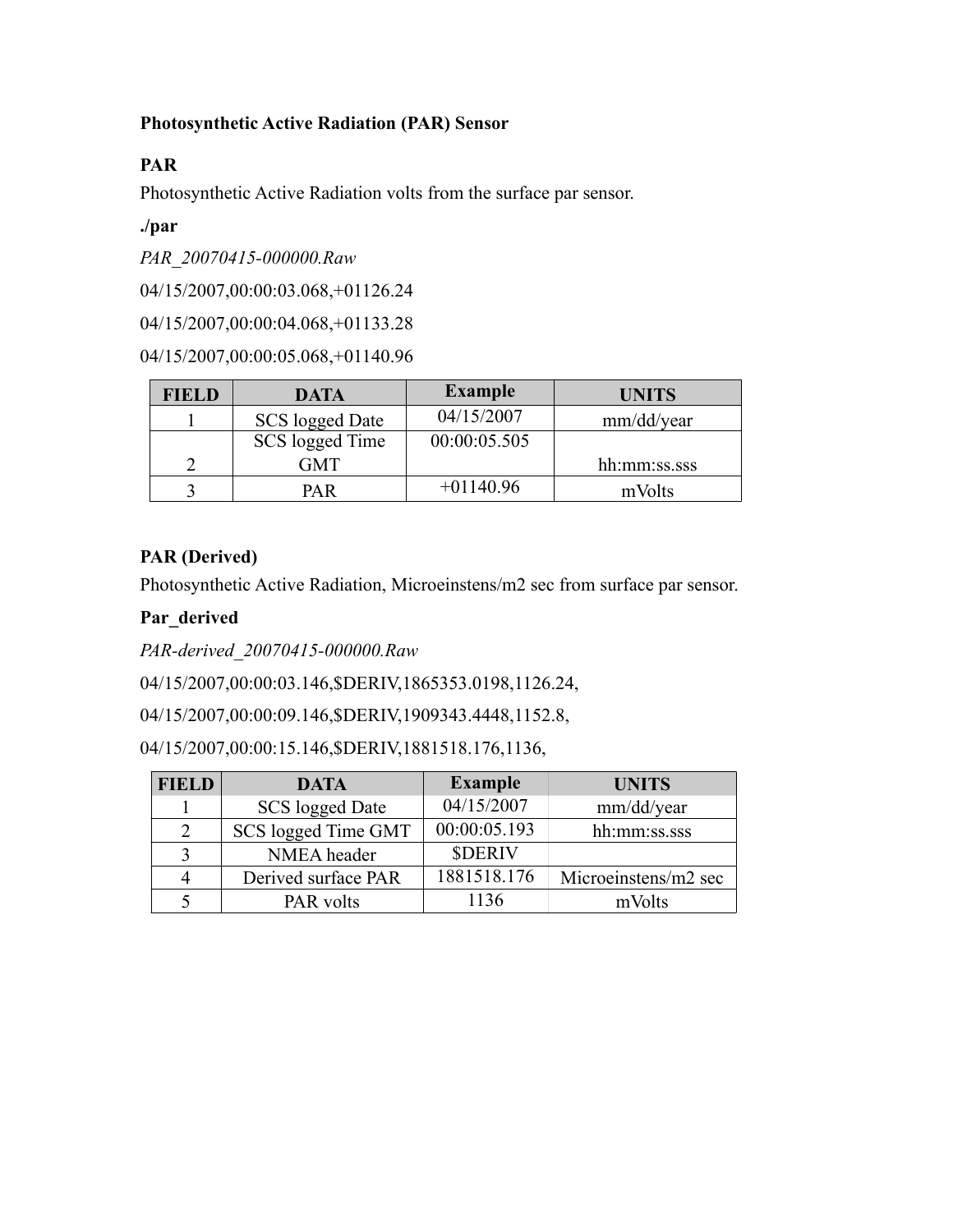### **Oceanographic Data**

#### **Thermosalinograph / Fluorometer**

# **AFT Theromsalinograph / Fluorometer**

Thermosalinograph and Fluoromter data from the instruments in the Aft Fuel Hose room.

**./tsg\_aft** *TSGAFT\_20070414-182437.Raw* NO DATA

#### **Forward Theromsalinograph Flowmeter**

Flowmeter data from the instruments in the Bio/Chem Lab. **./tfg\_flow.**

*TSGF-FlowMeter\_20070415-000000.Raw*

04/15/2007,00:00:02.974, 11.

04/15/2007,00:00:09.255, 11.

04/15/2007,00:00:15.537, 11.

| <b>FIELD</b> | <b>DATA</b>               | <b>Example</b> | <b>UNITS</b>  |
|--------------|---------------------------|----------------|---------------|
|              | SCS logged Date           | 04/15/2007     | mm/dd/year    |
|              | SCS logged Time GMT       | [00:00:15.537] | hh:mm:ss.sss  |
|              | Flowmeter feeding TSG and |                |               |
|              | FLUOR-                    |                | Liters/minute |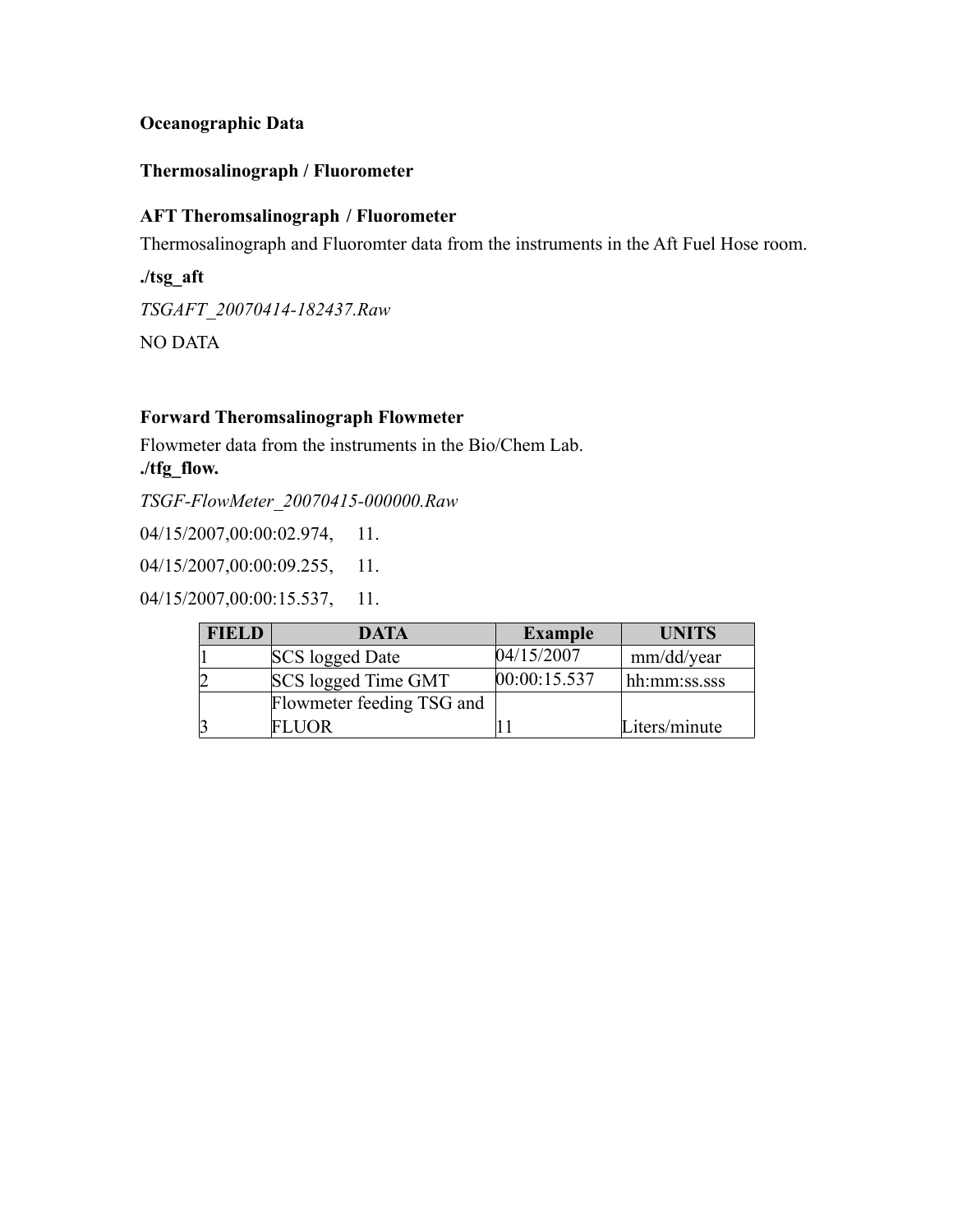# **Forward Thermosalinograph / Fluorometer**

Thermosalinograph and Fluorometer data from instruments in the Bio Chem Lab.

*Before 4/13/07 05:26*

### **./tsg\_fwd**

TSGFWD\_20070413-000000.Raw

### **Prior to output changes made on** 4-13-07 at 5:26:00 (see elog for details)

| 04/13/2007,05:22:22.767,<br>1443.001<br>9921  | -11  | 0.021 | 2.663 | 31 79 | $-0.397$ |
|-----------------------------------------------|------|-------|-------|-------|----------|
| 04/13/2007,05:22:28.767,<br>1443.002<br>9.786 | - 12 | 0.019 | 2.663 | 31.80 | $-0.398$ |
| 04/13/2007,05:22:34.767,<br>1443.004<br>9695  | -13  | 0.020 | 2.663 | 31 79 | $-0.397$ |

| <b>FIELD</b>   | <b>DATA</b>                  | <b>Example</b> | <b>UNITS</b>            |
|----------------|------------------------------|----------------|-------------------------|
|                | <b>SCS</b> logged Date       | 04/13/2007     | mm/dd/year              |
|                | SCS logged Time GMT          | 05:22:34.767   | hh:mm:ss.sss            |
|                | Scan number                  | 13             |                         |
| $\overline{A}$ | SBE 21 internal temperature  | 0.020          | Celsius                 |
|                | Conductivity                 | 2.663          | Siemens/meter           |
| $\overline{6}$ | Salinity                     | 31.79          | <b>PSU</b>              |
|                | RemoteTemperature (Sea Chest |                |                         |
|                | intake)                      | $-0.397$       | Celsius                 |
| 8              | Sound Velocity               | 1443.004       | Meters per Second (m/s) |
| 19             | Fluorometer (SCUFA)          | 9.695          | Ug/l                    |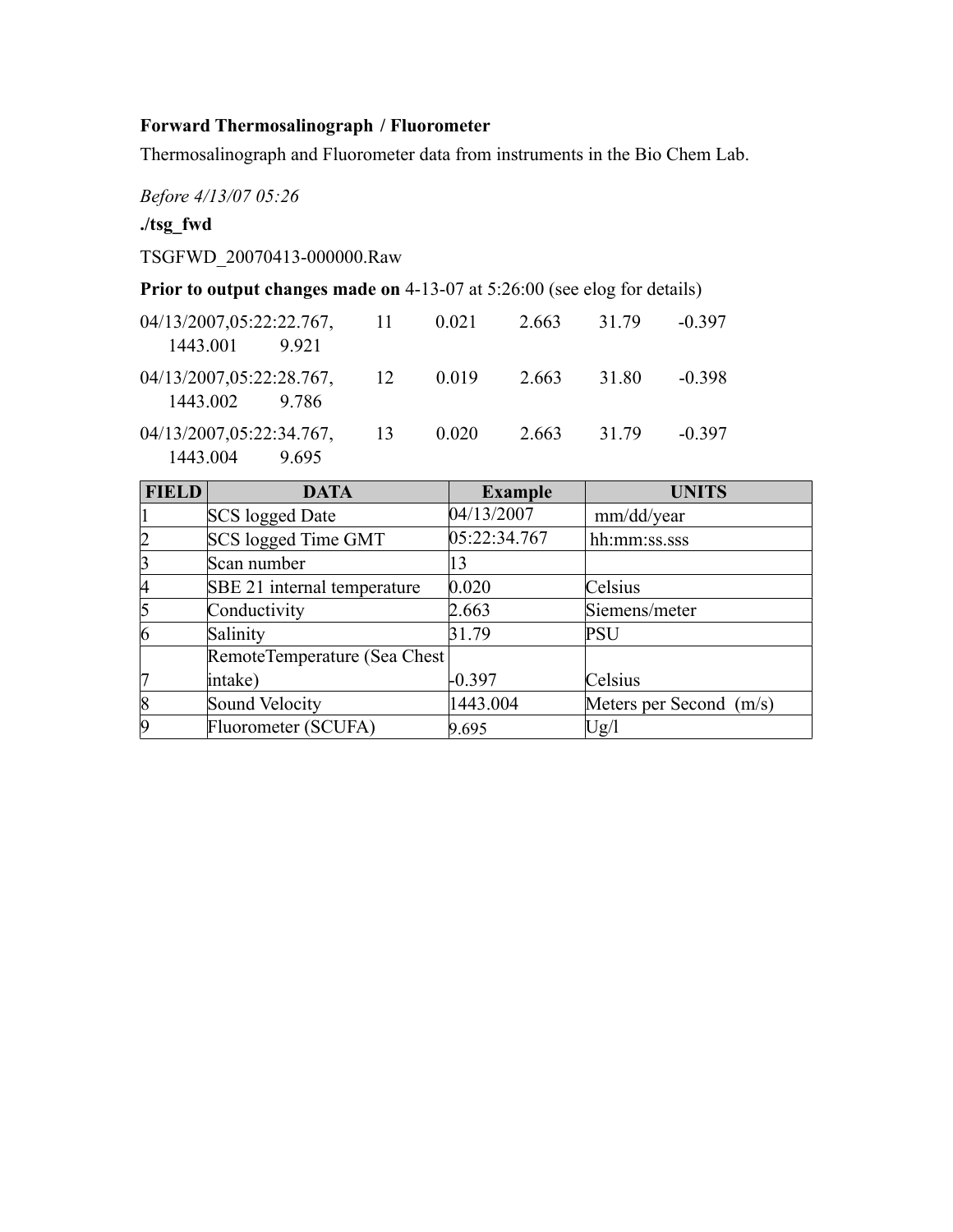*After 4/13/07 05:26*

# **./tsg\_fwd**

*TSGFWD\_20070415-000000.Raw*

**After output changes made on** 4-13-07 at 5:26:00 (see elog for details)

| 04/15/2007,00:00:04.255,<br>1437.661 | 3.321 | 25269<br>0.664 | $-0.838$<br>4.617 | 2.577<br>4.617 | 31.56 | $-1.457$ |
|--------------------------------------|-------|----------------|-------------------|----------------|-------|----------|
| 04/15/2007,00:00:10.287,<br>1437.672 | 3474  | 25270<br>0.695 | $-0.850$<br>5.000 | 2.577<br>5.000 | 31.57 | $-1.458$ |
| 04/15/2007,00:00:16.255,<br>1437.664 | 3339  | 25271<br>0.668 | $-0.848$<br>4.927 | 2.577<br>4.927 | 31.56 | $-1.458$ |

| <b>FIELD</b> | <b>DATA</b>                 | <b>Example</b> | <b>UNITS</b>            |
|--------------|-----------------------------|----------------|-------------------------|
|              | <b>SCS</b> logged Date      | 04/15/2007     | mm/dd/year              |
|              | <b>SCS</b> logged Time GMT  | 00:00:16.255   | hh:mm:ss.sss            |
|              | Scan number                 | 25271          |                         |
|              | SBE 21 internal temperature | $-0.848$       | Celsius                 |
|              | Conductivity                | 2.577          | Siemens/meter           |
| n            | Salinity                    | 31.56          | <b>PSU</b>              |
|              | RemoteTemperature (Sea      |                |                         |
|              | Chest intake)               | $-1.458$       | Celsius                 |
|              | Sound Velocity              | 1437.664       | Meters per Second (m/s) |
|              | Fluorometer (SCUFA)         | 3.339          | Ug/l                    |
| 10           | Fluorometer (SCUFA)         | 0.668          | Volts                   |
| 11           | Turbidity (SCUFA)           | 4.927          | <b>NTU</b>              |
| 12           | Turbidity (SCUFA)           | 4.927          | Volts                   |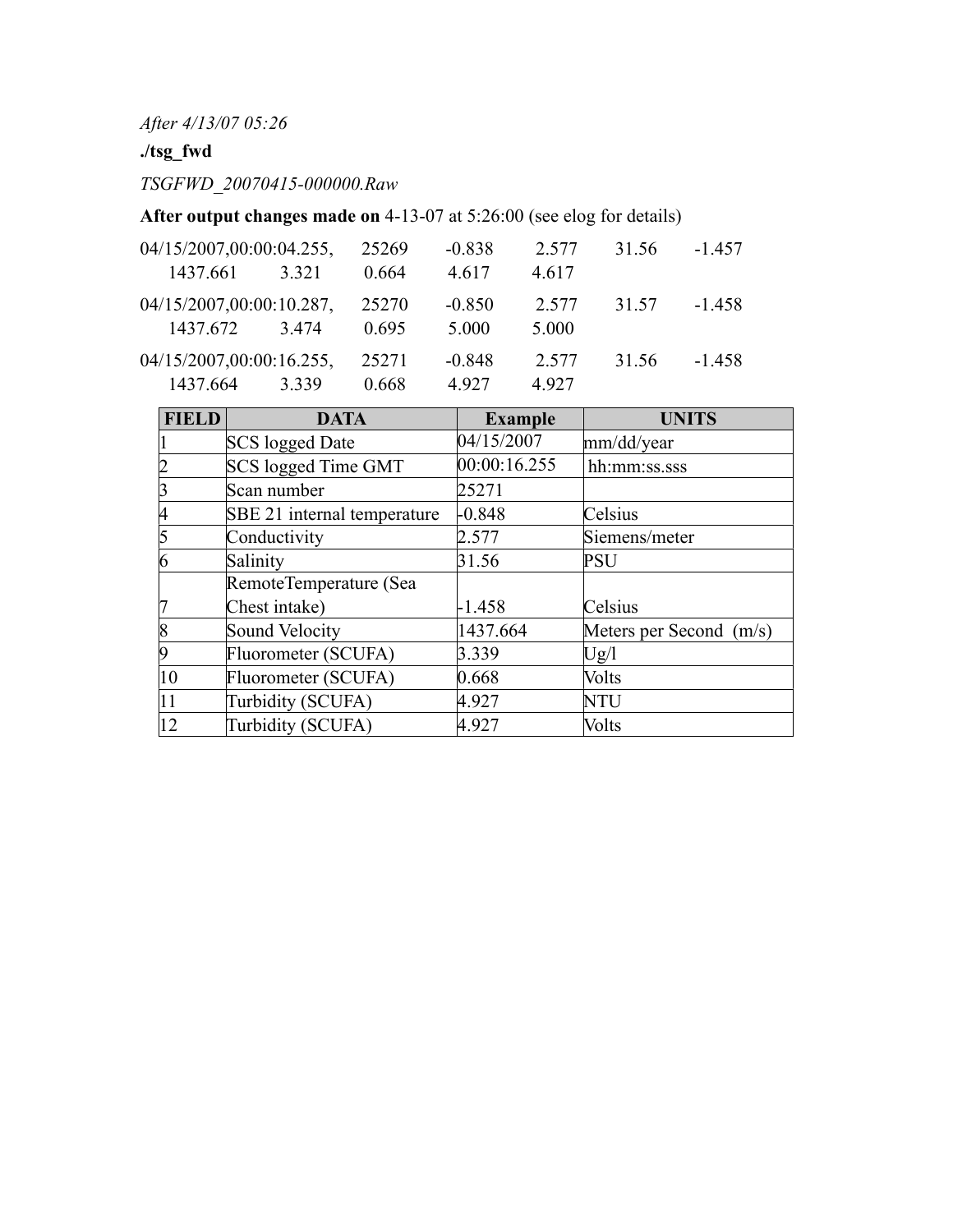### **Sonar Data**

#### **Seabeam 2112 Center Beam**

Center depth data derived from the Seabeam 2112 data on the POSMVNAV computer.

#### **./seabeam\_center**

*Seabeam-Centerbeam\_20070414-182437.Raw*

- 04/14/2007,18:24:38.427,\$SBCTR, 2007,4,14,18:24:35.713,58.119110,-169.839278,70.70,60\*00
- 04/14/2007,18:24:40.177,\$SBCTR, 2007,4,14,18:24:37.213,58.119152,-169.839367,70.49,61\*00

04/14/2007,18:24:40.615,\$SBCTR,

2007,4,14,18:24:38.734,58.119193,-169.839452,70.92,60\*00

| <b>FIELD</b> | <b>DATA</b>                | <b>Example</b> | <b>UNITS</b>     |
|--------------|----------------------------|----------------|------------------|
|              | <b>SCS</b> logged Date     | 04/14/2007     | mm/dd/year       |
| 12           | <b>SCS logged Time GMT</b> | 18:24:40.615   | hh:mm:ss.sss     |
|              | NMEA header                | <b>SSBCTR</b>  |                  |
| $4-6$        | Seabeam Date               | 2007414        | Year, month, day |
|              | Seabeam Time               | 18:24:38.734   | hh:mm:ss.sss     |
| 8            | Latitude                   | 58.119193      | Degrees          |
| 19           | Longitude                  | -169.839452    | Degrees          |
| 10           | Depth                      | 70.92          | meters           |
|              | Number of Beams            | 60             |                  |
| 12           | Check sum                  | $*00$          |                  |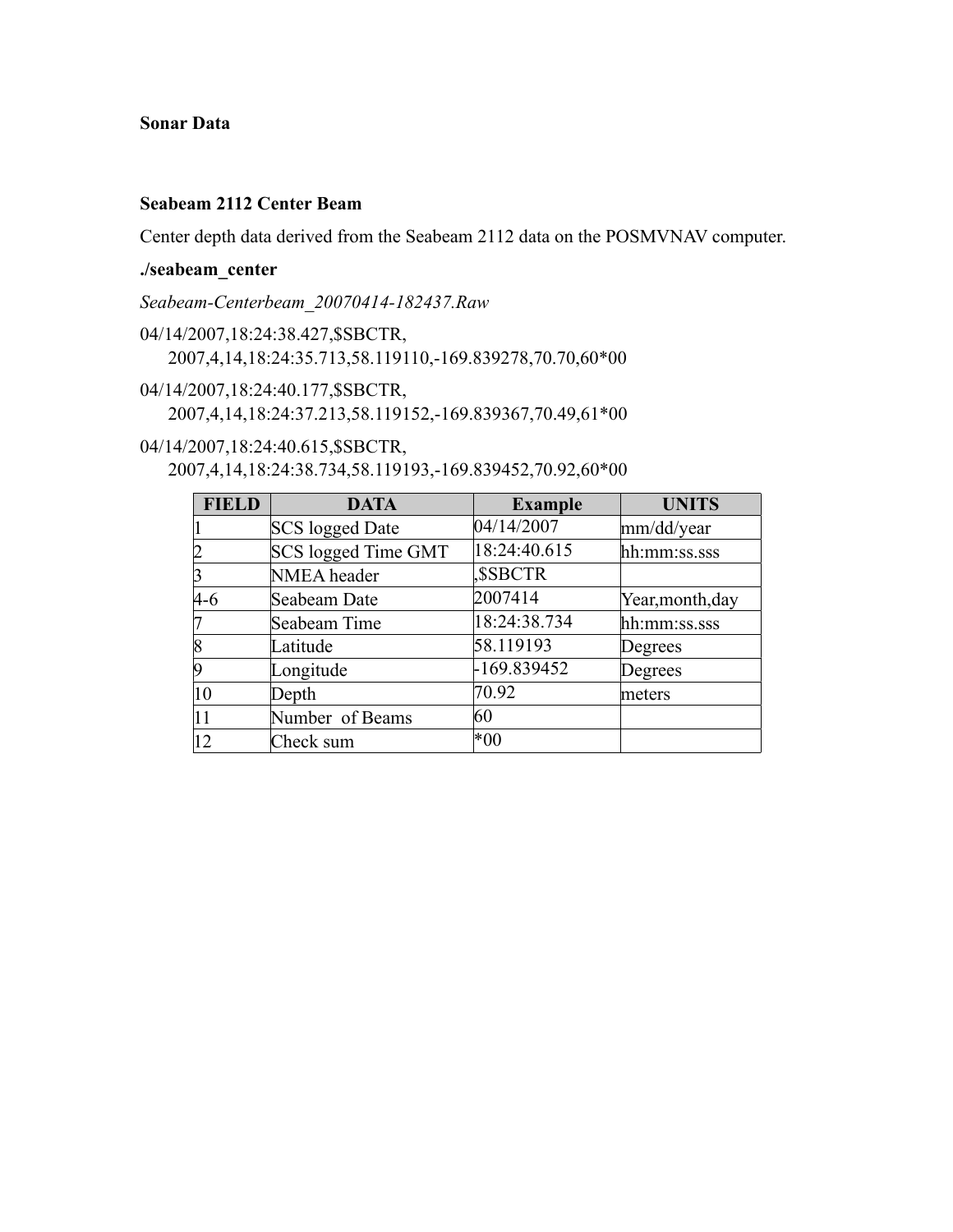#### **Knudsen**

# **3.5 kHz**

Depth data in a proprietary PKEL format received from Knudsen 320 B/R serial output.

### **./knudsen**

*Knudsen\_20070414-182437.Raw*

- 04/14/2007,18:24:38.099,\$PKEL99,------,14042007,182524.248,00192,HF, 00.00,0,+008.50,LF,73.24,1,+008.50,1500,------,----,58 07.123897N,169 50.315830W,1060\*12
- 04/14/2007,18:24:38.349,\$PKEL99,-----,14042007,182525.759,00191,HF, 00.00,0,+008.50,LF,73.22,1,+008.50,1500,------,----,58 07.127267N,169 50.322883W,0565\*1F
- 04/14/2007,18:24:39.865,\$PKEL99,-----,14042007,182527.269,00191,HF, 00.00,0,+008.50,LF,73.22,1,+008.50,1500,------,----,58 07.128948N,169 50.326409W,1078\*10

| <b>FIELD</b>    | <b>DATA</b>            | <b>Example</b> | <b>UNITS</b>                       |
|-----------------|------------------------|----------------|------------------------------------|
|                 | <b>SCS</b> logged Date | 04/14/2007     | mm/dd/year                         |
| $\overline{2}$  | SCS logged Time GMT    | 18:24:39.865   | hh:mm:ss.sss                       |
| 3               | NMEA header            | <b>SPKEL99</b> | <b>KEL Proprietary Data String</b> |
| 4               | Record Number???       |                |                                    |
| $\overline{5}$  | Knudsen Date           | 14042007       | <b>DDMMYYYY</b>                    |
| 6               | Knudsen Time           | 182527.269     | HHMMSS.sss                         |
| 7               |                        | 191            |                                    |
| $\sqrt{8}$      | HF Header (12 kHz)     | HF             |                                    |
| $\vert 9$       | HF Depth to Surface    | 0.00           | Meters <sup>*</sup>                |
| 10              | <b>HF</b> Draft        | $,+008.50$     | Meters                             |
| 11              | LF Header              | LF             |                                    |
| $ 12\rangle$    | LF Depth to Surface    | 73.22          | Meters <sup>*</sup>                |
| 13              | LF Depth Valid Flag    |                |                                    |
| 14              | LF Draft               | $+008.50$      | Meters                             |
| $ 15\rangle$    | Sound Speed            | 1500           | Meters Per Second**                |
| 18              | Latitude               | 58 07.128948N  | DD MM.MMMMMM***                    |
| 19              | Longitude              | 169 50.326409W | DDD MM.MMMMMM***                   |
| 20              | Position Latency       | 1078           |                                    |
| $\overline{21}$ | Checksum               | $*10$          |                                    |

\* Knudsen depth is currently set for Meters

\*\* Knudsen default sound speed \*\*\* Current GPS source is the POS/

MV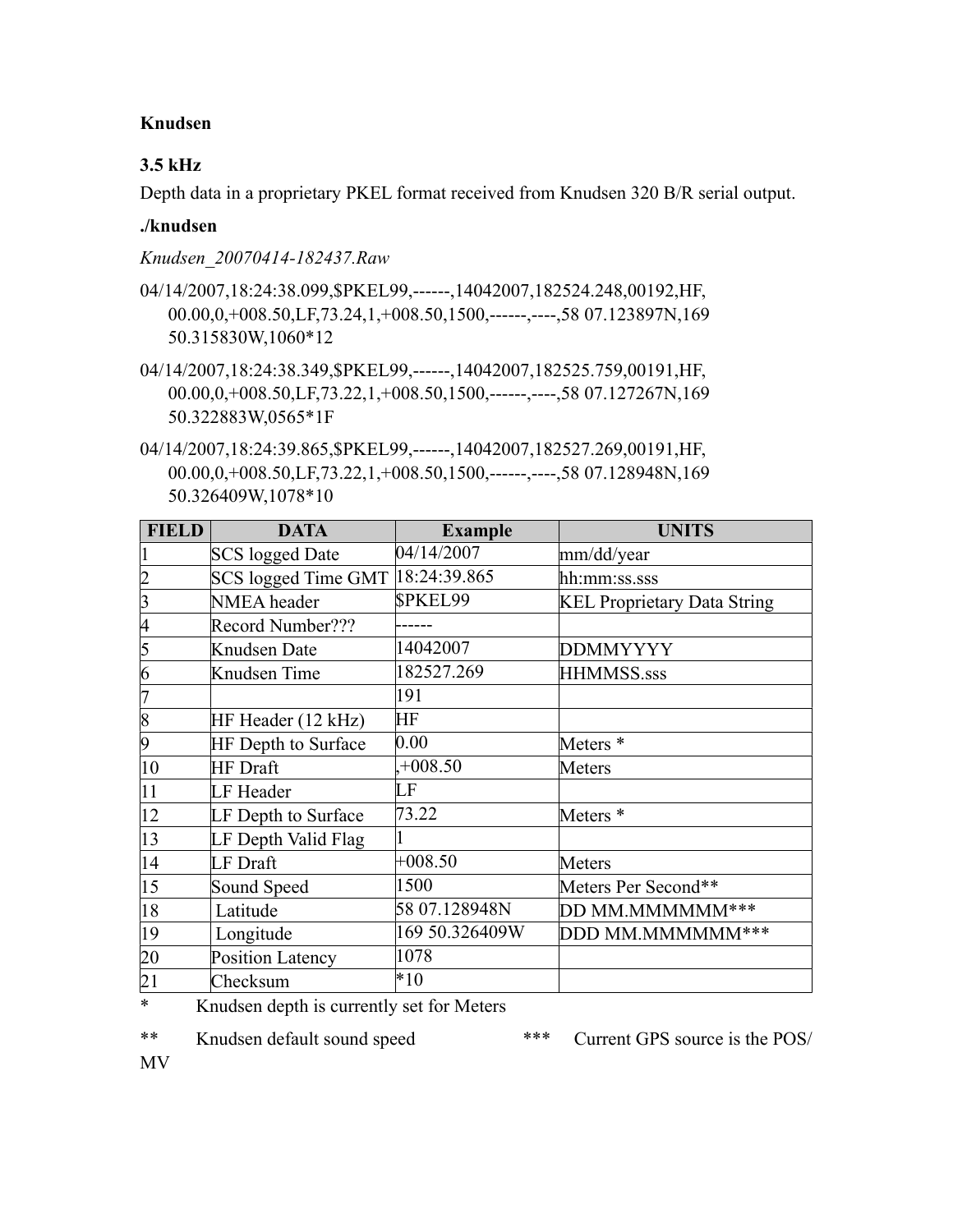#### **Winch data**

#### **Starboard A-Frame Winch Data**

1 second data from the Starboard A Frame winch data output.

./sbd\_a\_frame

*Stbd-A-Frame\_20070418-000000.Raw*

| $04/18/2007,06:13:18.281,01$ , 890, 36, -27, 0000            |  |  |
|--------------------------------------------------------------|--|--|
| $04/18/2007,06:13:19.250,01$ , 890, 35, -28, 0000            |  |  |
| $04/18/2007,06:13:20.235,01$ , $900$ , $35$ , $-28$ , $0000$ |  |  |

| <b>FIELD</b> | <b>DATA</b>         | <b>Example</b> | <b>UNITS</b>  |
|--------------|---------------------|----------------|---------------|
|              | SCS logged Date     | 04/18/2007     | mm/dd/year    |
|              | SCS logged Time GMT | 06:13:20.235   | hh:mm:ss.sss  |
|              | Winch number        |                |               |
|              | Wire tension        | 900            | Pounds        |
|              | Wire out            | 35             | Meters        |
|              | Wire speed          | -28            | Meters/minute |

### **Port A-Frame Winch Data**

1 second data from the Port A Frame winch data output.

# **./**aft\_a\_frame

| Aft-A-Frame 20070418-000000.Raw |
|---------------------------------|
|                                 |

| $04/18/2007,08:46:45.844,02, -160,$ , 31, 58, 0000 |  |  |
|----------------------------------------------------|--|--|
| $04/18/2007,08:46:46.844,02, -160,$ , 32, 60, 0000 |  |  |
| $04/18/2007,08:46:47.812,02, -160,$ , 33, 60, 0000 |  |  |

| <b>FIELD</b> | <b>DATA</b>            | Example      | <b>UNITS</b>  |
|--------------|------------------------|--------------|---------------|
|              | <b>SCS</b> logged Date | 04/18/2007   | mm/dd/year    |
|              | SCS logged Time GMT    | 08:46:47.812 | hh:mm:ss.sss  |
|              | Winch number           |              |               |
|              | Wire tension           | -160         | Pounds        |
|              | Wire out               | 33           | Meters        |
|              | Wire speed             | 60           | Meters/minute |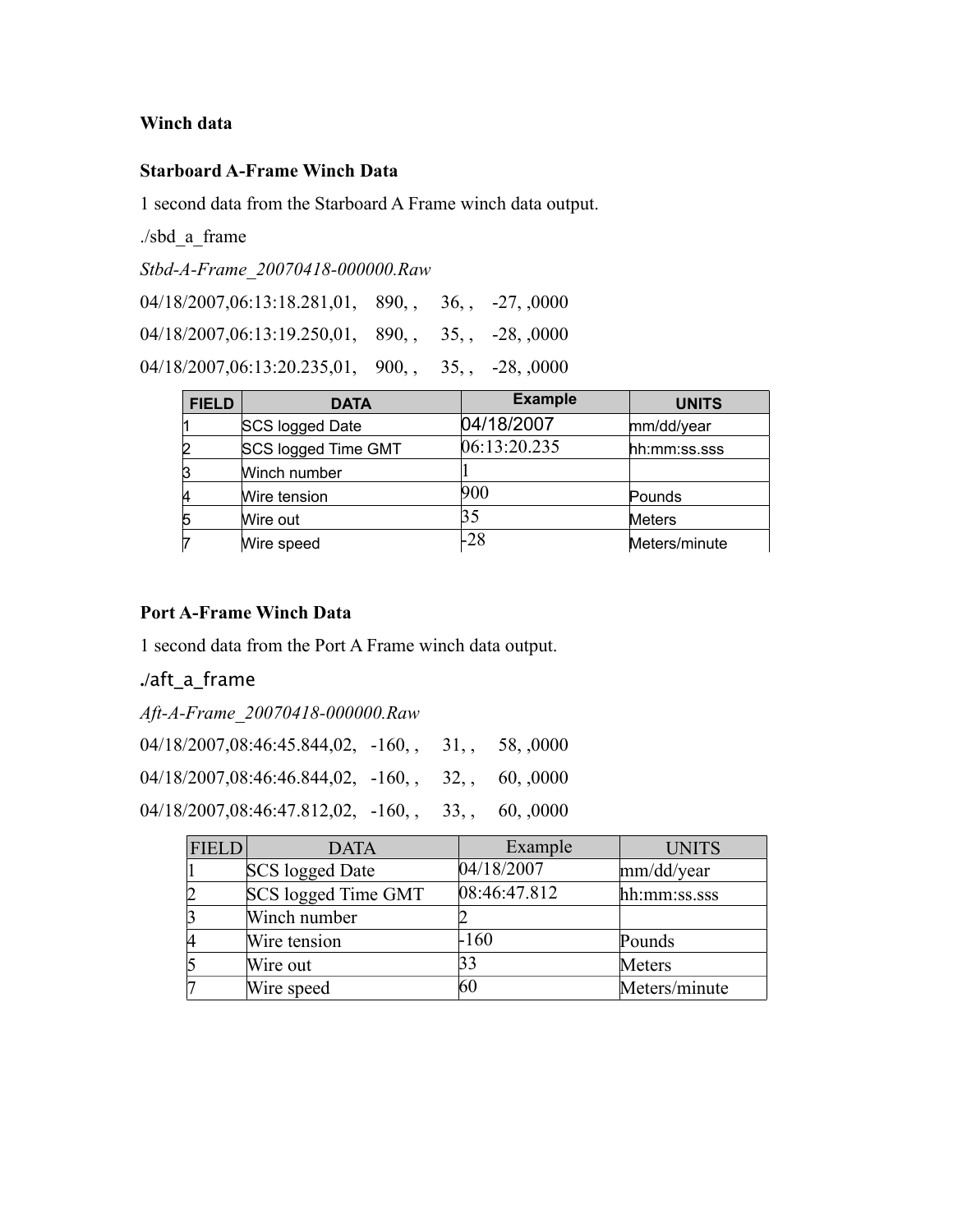#### *Navigational Data*

#### **POSMV**

#### **POSMV GGA**

Position data in NMEA GGA format from the POS/MV.

#### **./posmv\_gga**

*POSMV-GGA\_20070415-000000.Raw*

- 04/15/2007,00:00:03.052,\$INGGA,000002.737,5830.47054,N,17012.64182,W, 2,08,1.0,1.80,M,,,4,0297\*07
- 04/15/2007,00:00:04.052,\$INGGA,000003.737,5830.47385,N,17012.64365,W, 2,08,1.0,1.76,M,,,5,0297\*0A
- 04/15/2007,00:00:05.052,\$INGGA,000004.737,5830.47716,N,17012.64550,W, 2,08,1.0,1.71,M,,,6,0297\*07

| FIELD          | <b>DATA</b>                             | <b>Example</b> | <b>UNITS</b> |
|----------------|-----------------------------------------|----------------|--------------|
|                | <b>SCS</b> logged Date                  | 04/15/2007     | mm/dd/year   |
|                | SCS logged Time GMT                     | 00:00:05.052   | hh:mm:ss.sss |
| 3              | NMEA header                             | <b>SINGGA</b>  |              |
| 4              | GPS time at position GMT                | 4.737          | hhmmss.sss   |
| 5              | Latitude                                | 5830.47716     | ddmm.mmmmm   |
| $\overline{6}$ | North $(N)$ or South $(S)$              |                |              |
| 7              | Longitude                               | 17012.64550    | dddmm.mmmmm  |
| $\vert 8$      | East $(E)$ or West $(W)$                | W              |              |
| 19             | GPS Quality: $1 = GPS2 = DGPS$          |                |              |
| 10             | Number of GPS Satellites Used           | 8              |              |
| 11             | HDOP (horizontal dilution of precision) | 1.0            |              |
| 12             | Antenna height                          | 1.71           | meters       |
| 13             | M for Meters                            | М              |              |
| 14             | Geoidal Height                          |                | meters       |
| 15             | M for Meters                            |                |              |
| 16             | Differential reference station ID       | 297            |              |
| 17             | Checksum                                | $*07$          |              |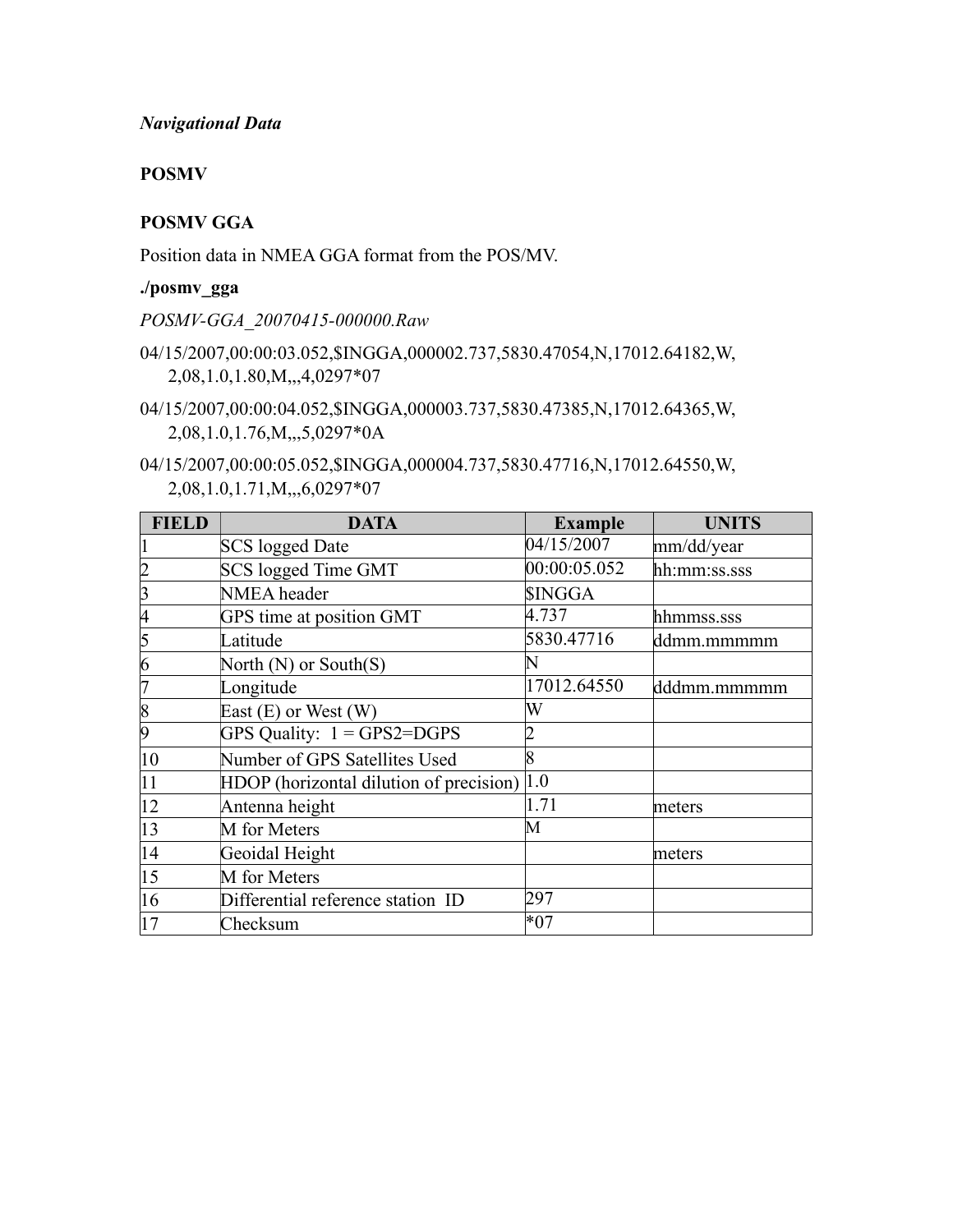#### **POSMV Psuedo Noise**

Psuedorange error statistics in NMEA GST format from the POS/MV.

# **./posmv\_gst**

*POSMV-Pseudo-Noise\_20070415-000000.Raw*

04/15/2007,00:00:02.990,\$INGST,000002.737,,0.6,0.4,22.3,0.4,0.6,0.8\*63

04/15/2007,00:00:03.990,\$INGST,000003.737,,0.6,0.4,22.3,0.4,0.6,0.8\*62

04/15/2007,00:00:04.990,\$INGST,000004.737,,0.6,0.4,22.3,0.4,0.6,0.8\*65

| <b>FIELD</b> | <b>DATA</b>                    | <b>Example</b> | <b>UNITS</b> |
|--------------|--------------------------------|----------------|--------------|
|              | SCS logged Date                | 04/15/2007     | mm/dd/year   |
|              | SCS logged Time GMT            | 00:00:05.052   | hh:mm:ss.sss |
|              | NMEA header                    | <b>SINGST</b>  |              |
|              | GPS time at position GMT       | 4.737          | hhmmss.sss   |
|              |                                |                |              |
| n            | Smjr.smjr                      | 0.6            |              |
|              | Smnr.smnr                      | 0.4            |              |
| 8            | $0.0\,$                        | 22.3           |              |
|              | 1.1                            | 0.4            |              |
| 10           | y.y                            | 0.6            |              |
|              | Standard deviation of altitude | 0.8            |              |
| 11           | (a.a)                          |                | meters       |
| 12           | Checksum                       | *65            |              |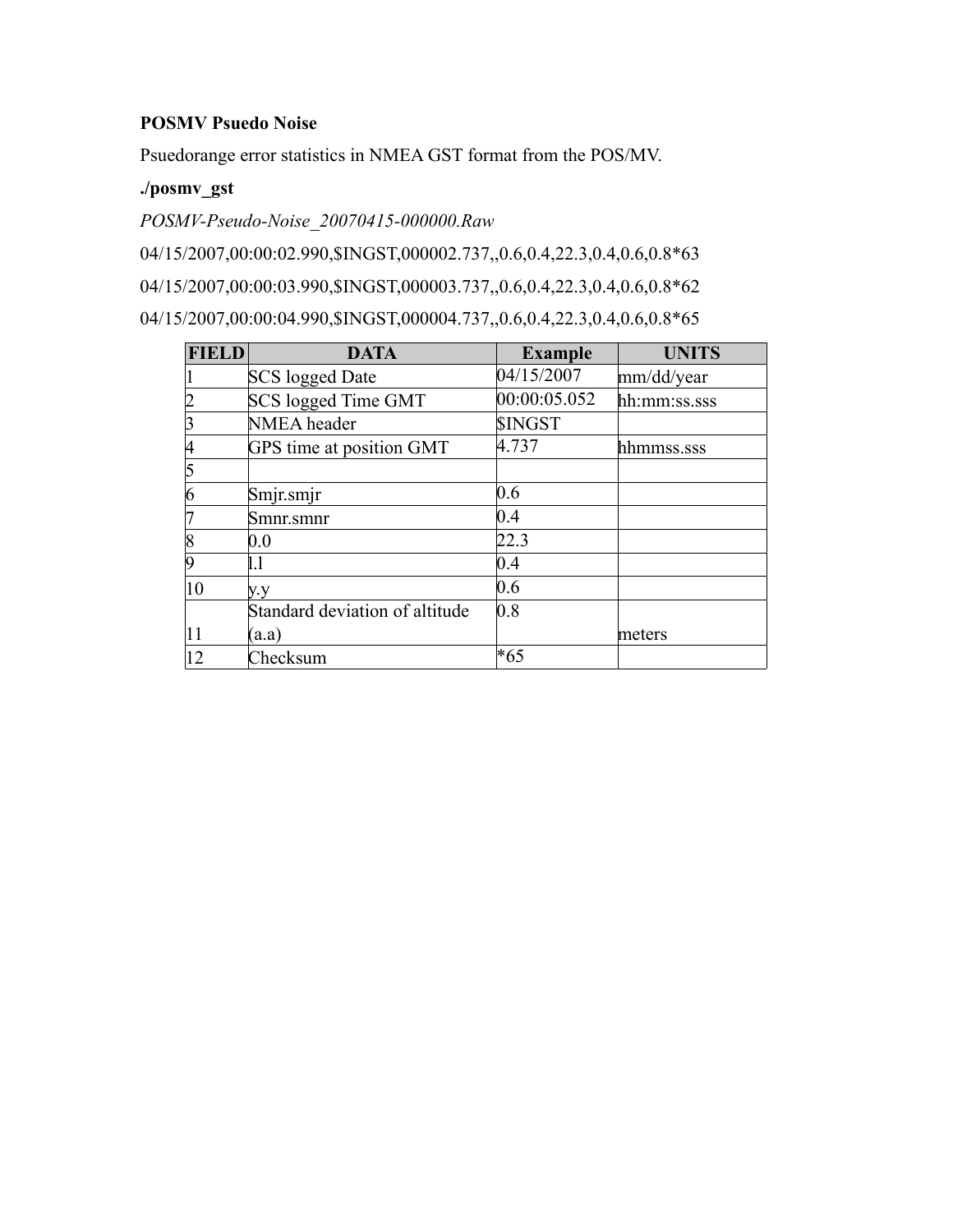# **POSMV HDT**

Heading data in NMEA HDT format from the POS/MV.

# **./posmv\_hdt**

*POSMV-HDT\_20070415-000000.Raw*

04/15/2007,00:00:03.083,\$INHDT,344.2,T\*24

04/15/2007,00:00:04.083,\$INHDT,344.2,T\*24

04/15/2007,00:00:05.083,\$INHDT,344.2,T\*24

| <b>FIELD</b>   | <b>DATA</b>              | <b>Example</b> | <b>UNITS</b> |
|----------------|--------------------------|----------------|--------------|
|                | SCS logged Date          | 04/15/2007     | mm/dd/year   |
|                | SCS logged Time GMT      | 00:00:05.083   | hh:mm:ss.sss |
|                | NMEA header              | <b>SINHDT</b>  |              |
| И              | <b>Heading</b>           | 344.2          | Degrees      |
|                | $True(T)$ or Magnetic(M) |                |              |
| $\overline{6}$ | Checksum                 | *24            |              |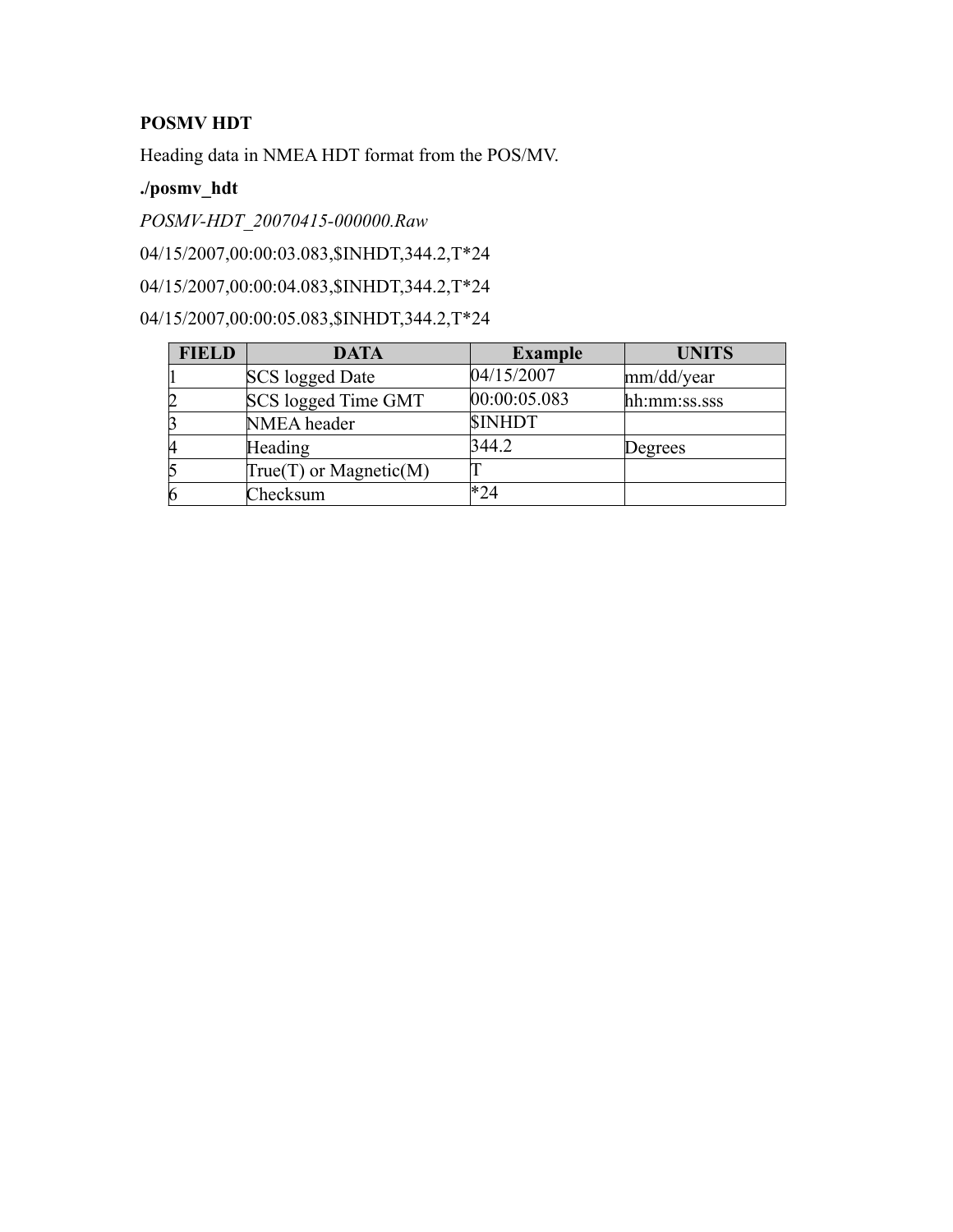### **POSMV PASHR**

Pitch and Roll data in NMEA PASHR format from the POS/MV.

#### **./posmv\_pashr**

*POSMV-PASHR\_20070415-000000.Raw*

- 04/15/2007,00:00:02.912,\$PASHR, 000002.737,344.17,T,-0.21,0.10,-0.02,0.017,0.017,0.011,2,1\*17
- 04/15/2007,00:00:03.912,\$PASHR, 000003.737,344.19,T,-0.22,0.10,-0.02,0.017,0.017,0.011,2,1\*1B
- 04/15/2007,00:00:04.912,\$PASHR, 000004.737,344.20,T,-0.24,0.10,-0.02,0.017,0.017,0.011,2,1\*10

| <b>FIELD</b>   | <b>DATA</b>                            | <b>Example</b> | <b>UNITS</b> |
|----------------|----------------------------------------|----------------|--------------|
|                | <b>SCS</b> logged Date                 | 04/15/2007     | mm/dd/year   |
|                | SCS logged Time GMT                    | 00:00:05.052   | hh:mm:ss.sss |
|                | NMEA header                            | <b>SPASHR</b>  |              |
|                | Time GMT                               | 4.737          | hhmmss.sss   |
|                | Heading                                | 344.20         | heading      |
| 6              | True                                   |                |              |
|                | Roll                                   | $-0.24$        | Degrees      |
| $\overline{8}$ | Pitch                                  | 0.10           | Degrees      |
|                | Heave                                  | $-0.02$        | Degrees      |
| 10             | Accuracy roll                          | 0.017          | Degrees      |
| 11             | Accuracy pitch                         | 0.017          | Degrees      |
| 12             | Accuracy heading                       | 0.011          | Degrees      |
|                | Accuracy of heading 0-no aiding, 1-GPS | ID.            |              |
| 13             | $2 = GPS & GAMS$                       |                |              |
| 14             | $IMU$ 0= out 1= satisfactory           |                |              |
| 15             | Check Sum                              | $*10$          |              |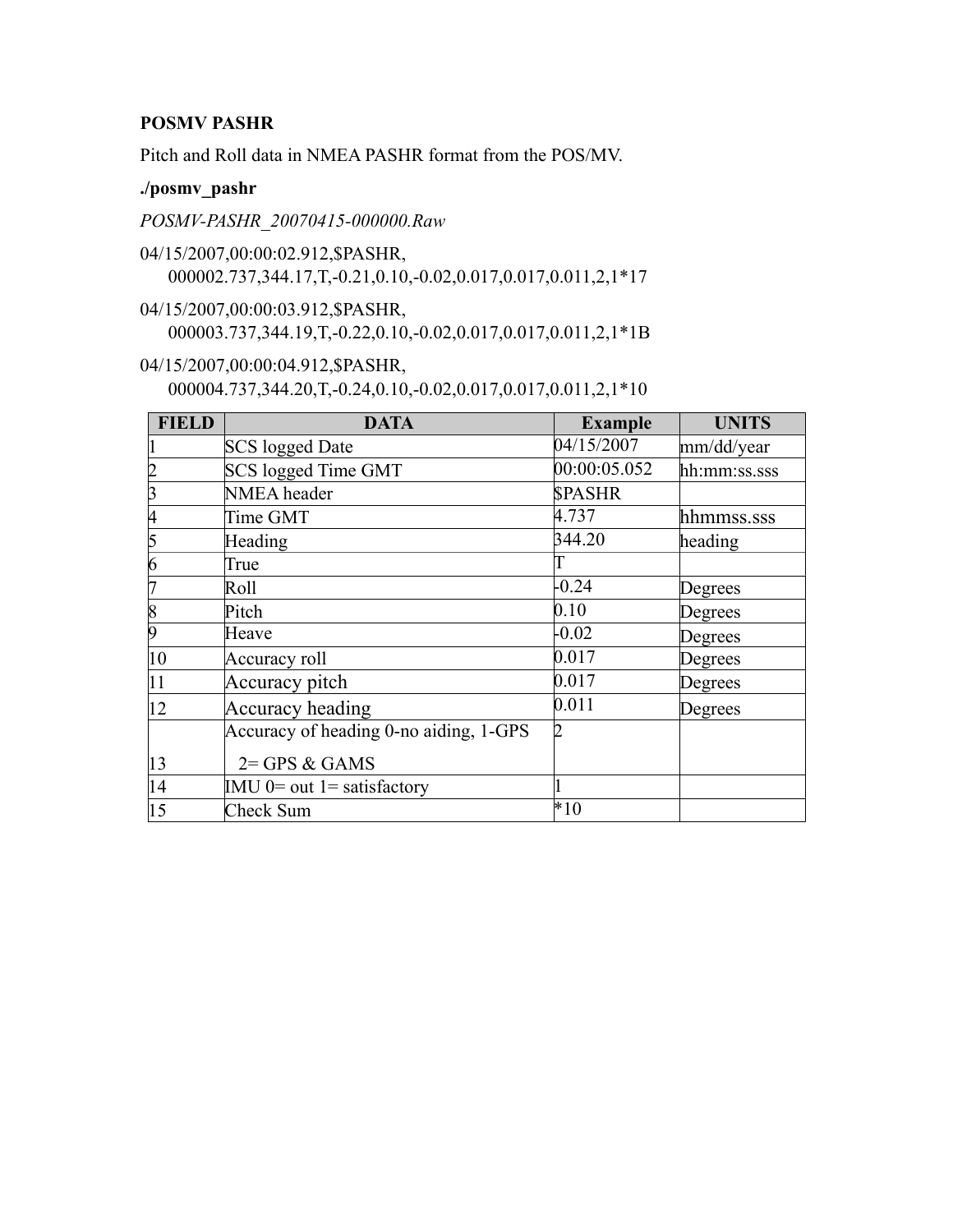# **POSMV VTG**

Course and speed over ground in NMEA VTG format from the POS/MV.

# **./posmv\_vtg**

*POSMV-VTG\_20070415-000000.Raw*

04/15/2007,00:00:03.130,\$INVTG,343.7,T,,M,12.5,N,23.1,K\*75

04/15/2007,00:00:04.130,\$INVTG,344.0,T,,M,12.5,N,23.1,K\*75

04/15/2007,00:00:05.115,\$INVTG,344.2,T,,M,12.5,N,23.1,K\*77

| <b>FIELD</b>   | <b>DATA</b>            | <b>Example</b> | <b>UNITS</b> |
|----------------|------------------------|----------------|--------------|
|                | <b>SCS</b> logged Date | 04/15/2007     | mm/dd/year   |
|                | SCS logged Time GMT    | 00:00:05.115   | hh:mm:ss.sss |
|                | NMEA header            | <b>\$INVTG</b> |              |
|                | Heading                | 344.2          | Degrees      |
|                | Degrees true $(T)$     |                |              |
|                | Heading                |                | Degrees      |
| 6              | Degrees magnetic       | М              |              |
|                | Ship Speed             | 12.5           | knots        |
| $\overline{8}$ | N=Knots                | N              |              |
| Iq             | Ship Speed             | 23.1           | km/hr        |
| 10             | K=KM per hour          | Κ              |              |
|                | Check sum              | $*77$          |              |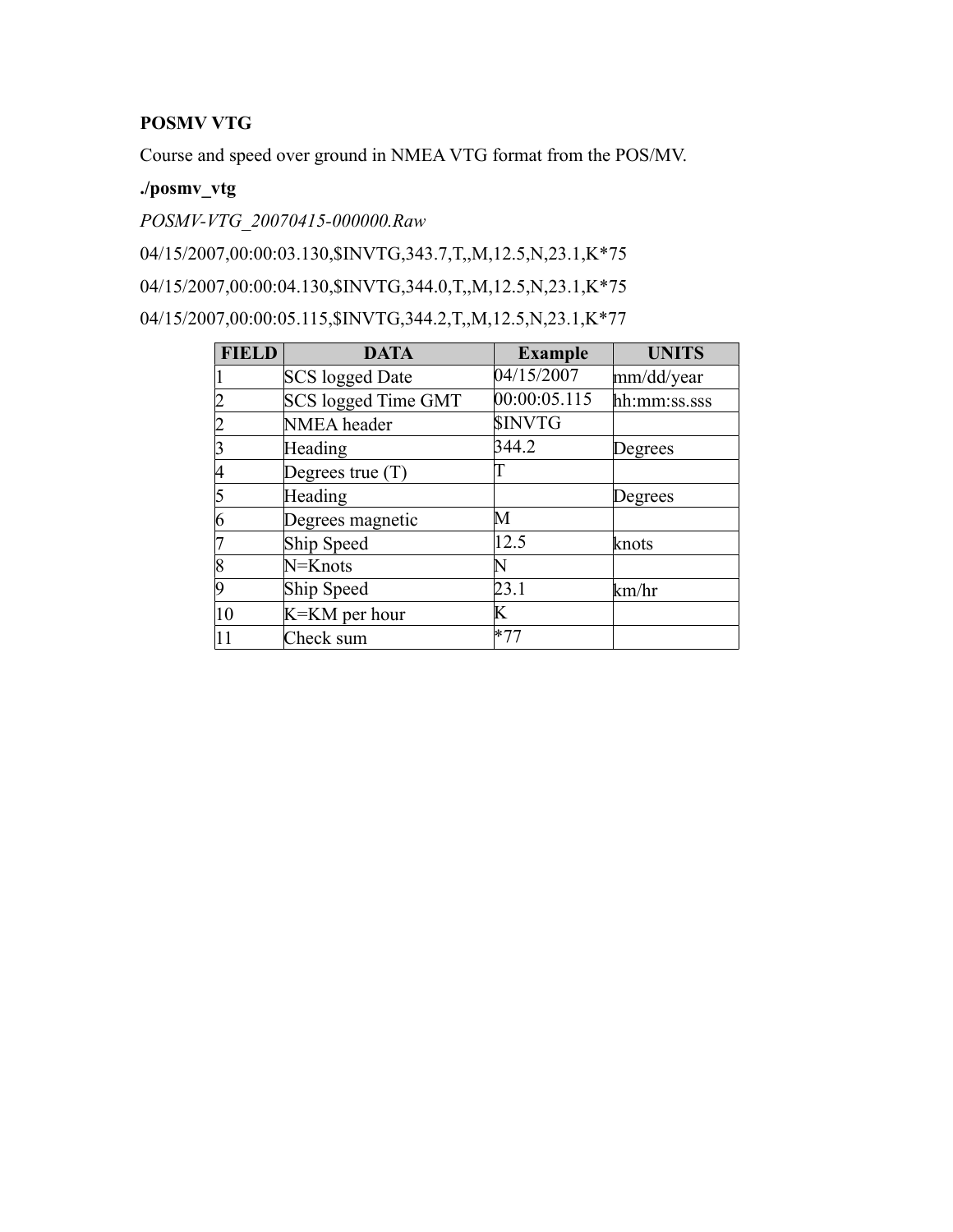# **POSMV ZDA**

Time and date data in NMEA ZDA format from the POS/MV.

## *./posm\_zda*

*POSMV-ZDA\_20070415-000000.Raw*

04/15/2007,00:00:03.162,\$INZDA,000003.0016,15,04,2007,,\*77

04/15/2007,00:00:04.162,\$INZDA,000004.0016,15,04,2007,,\*70

04/15/2007,00:00:05.162,\$INZDA,000005.0016,15,04,2007,,\*71

| <b>FIELD</b>   | <b>DATA</b>            | <b>Example</b> | <b>UNITS</b> |
|----------------|------------------------|----------------|--------------|
|                | <b>SCS</b> logged Date | 04/15/2007     | mm/dd/year   |
| 2              | SCS logged Time GMT    | 00:00:05.162   | hh:mm:ss.sss |
| 2              | NMEA header            | <b>SINZDA</b>  |              |
| 3              | Time UTC               | 5.0016         | HHMMSS.ssss  |
| 14             | Day                    | 15             | DD           |
| 5              | Month                  |                | MМ           |
| 6              | Year                   | 2007           | Year         |
|                | ??                     |                | ??           |
| $\overline{8}$ | ??                     |                | ??           |
| Ig             | Checksum               |                |              |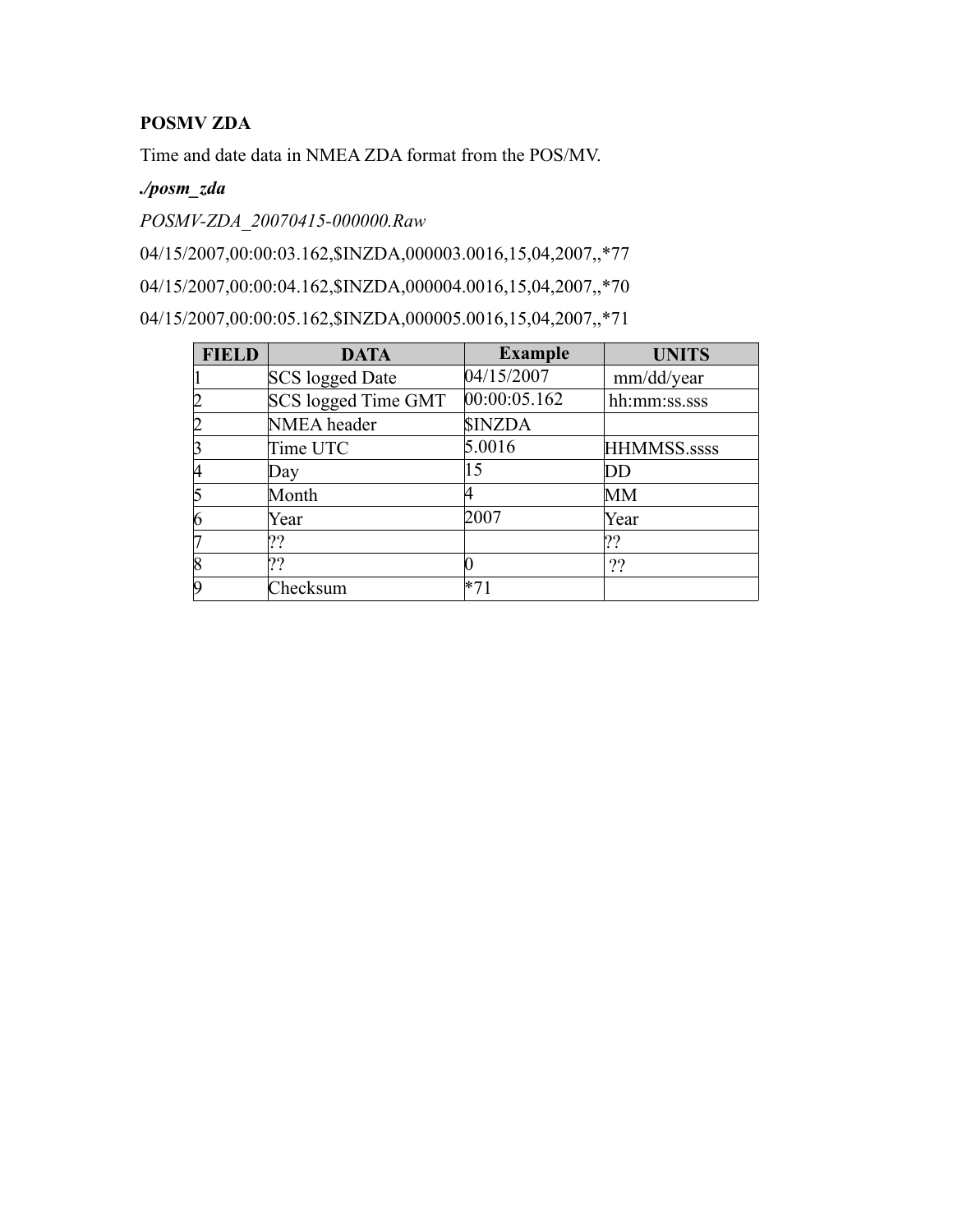#### **Ashtech GPS**

#### **Ashtech Attitude**

Attitude in NMEA format from the Ashtech ADU5 GPS receiver.

#### **./ashtech\_attiude**

Ashtech-Attitude\_20070415-000000.Raw

- 04/15/2007,00:00:03.490,\$GPPAT,000003.00,5830.44196,N,17012.62728,W, 00030.21,344.3730,000.25,-000.01,0.0015,0.0074,0\*42
- 04/15/2007,00:00:04.490,\$GPPAT,000004.00,5830.44527,N,17012.62914,W, 00030.23,344.3537,000.20,-000.06,0.0015,0.0071,0\*4A
- 04/15/2007,00:00:05.490,\$GPPAT,000005.00,5830.44859,N,17012.63099,W, 00030.23,344.3431,000.22,-000.07,0.0014,0.0077,0\*41

| <b>FIELD</b>   | <b>DATA</b>                                     | <b>Example</b> | <b>UNITS</b> |
|----------------|-------------------------------------------------|----------------|--------------|
|                | <b>SCS</b> logged Date                          | 04/15/2007     | mm/dd/year   |
|                | SCS logged Time GMT                             | 00:00:05.490   | hh:mm:ss.sss |
| 3              | NMEA header                                     | <b>SGPPAT</b>  |              |
| 14             | GPS time at position GMT                        | 5.00           | hhmmss.ss    |
| 5              | Latitude                                        | 5830.44859     | ddmm.mmmmm   |
| 6              | North $(N)$ or South $(S)$                      | IN             |              |
|                | Longitude                                       | 17012.63099    | dddmm.mmmmm  |
| $\overline{8}$ | East $(E)$ or West $(W)$                        | W              |              |
| 9              | Altitude                                        | 30.23          | Meters       |
| $ 10\rangle$   | Heading                                         | 344.3431       | Degrees      |
| 11             | Pitch                                           | 0.22           | Degrees      |
| $ 12\rangle$   | Roll                                            | $-0.07$        | degrees      |
|                | Attitude phase measurement rms error,           | 0.0014         |              |
| $ 13\rangle$   | <b>MRMS</b>                                     |                | meters       |
| 14             | Attitude baseline length rms error, BRMS 0.0077 |                | meters       |
|                | Attitude reset flag (0:good attitude,           |                |              |
| $ 15\rangle$   | 1: rough estimate or bad attitude)              |                |              |
| 16             | Check sum                                       | $*41$          |              |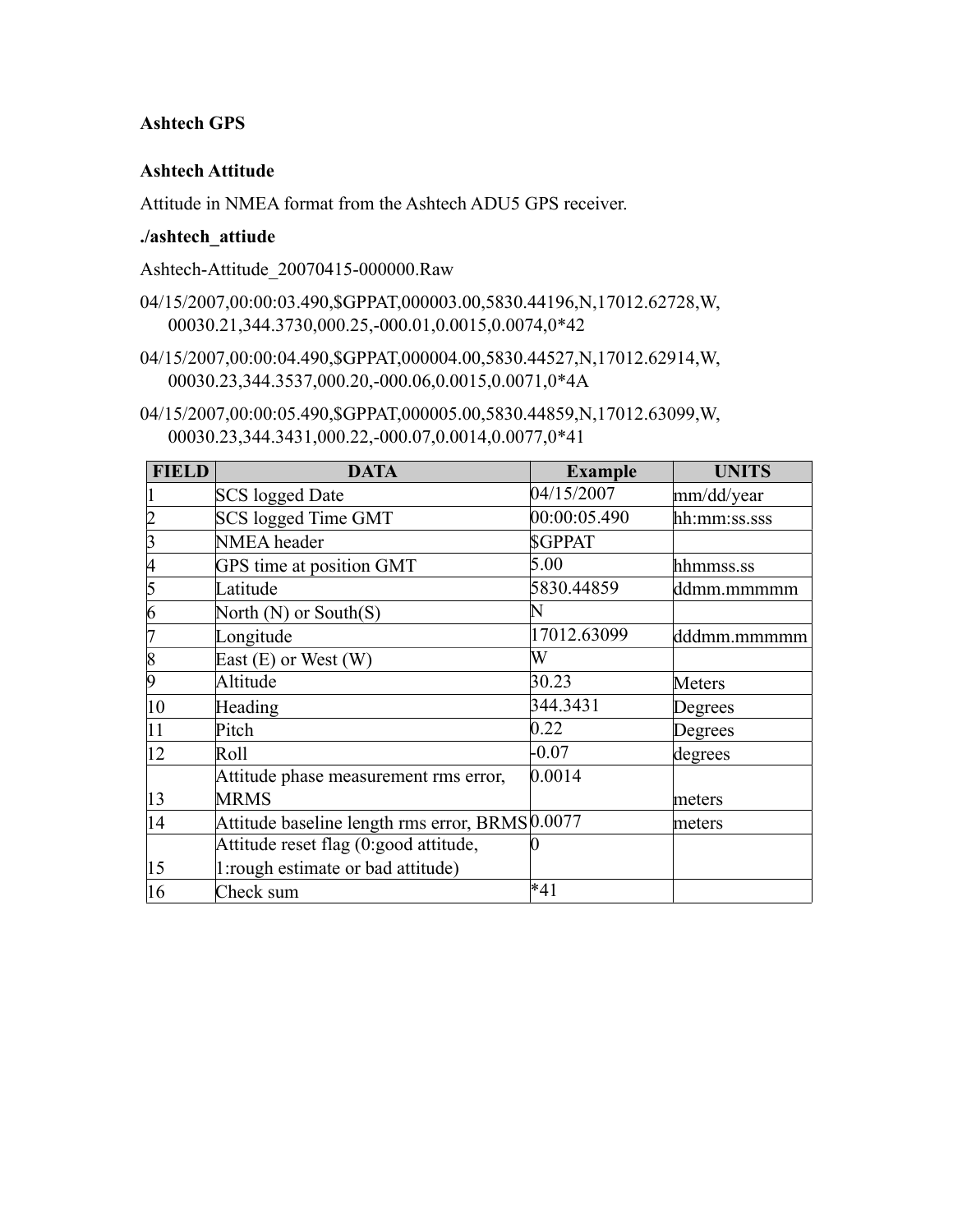# **Ashtech GGA**

Position data in NMEA GGA format from the Ashtech ADU5 GPS receiver.

#### **./ashtech\_gga**

*Ashtech-GGA\_20070415-000000.Raw*

- 04/15/2007,00:00:02.333,\$GPGGA,000002.00,5830.43864,N,17012.62542,W, 1,13,0.7,20.74,M,9.47,M,,\*73
- 04/15/2007,00:00:03.333,\$GPGGA,000003.00,5830.44196,N,17012.62728,W, 1,13,0.7,20.75,M,9.47,M,,\*7E
- 04/15/2007,00:00:04.333,\$GPGGA,000004.00,5830.44527,N,17012.62914,W, 1,13,0.7,20.76,M,9.47,M,,\*75

| <b>FIELD</b>    | <b>DATA</b>                                | <b>Example</b> | <b>UNITS</b> |
|-----------------|--------------------------------------------|----------------|--------------|
|                 | <b>SCS</b> logged Date                     | 04/15/2007     | mm/dd/year   |
| $\vert$ 2       | SCS logged Time GMT                        | 00:00:04.333   | hh:mm:ss.sss |
| 3               | NMEA header                                | <b>SGPGGA</b>  |              |
| 4               | GPS time at position GMT                   | 4.00           | hhmmss.ss    |
| 5               | Latitude                                   | 5830.44527     | ddmm.mmmmm   |
| $\vert 6 \vert$ | North $(N)$ or South $(S)$                 | N              |              |
| 17              | Longitude                                  | 17012.62914    | dddmm.mmmmm  |
| $\overline{8}$  | East $(E)$ or West $(W)$                   | W              |              |
| $\vert 9$       | GPS Quality: $1 = GPS2 = DGPS$             |                |              |
| 10              | Number of GPS Satellites Used              | 13             |              |
| 11              | HDOP (horizontal dilution of precision)    | 0.7            |              |
| 12              | Antenna height                             | 20.76          | meters       |
| 13              | M for Meters                               | M              |              |
| 14              | Geoidal Height                             | 9.47           | meters       |
| 15              | M for Meters                               | M              |              |
|                 | Differential reference station ID (no data |                |              |
| 16              | in sample string)                          |                |              |
| 17              | Checksum                                   | $*75$          |              |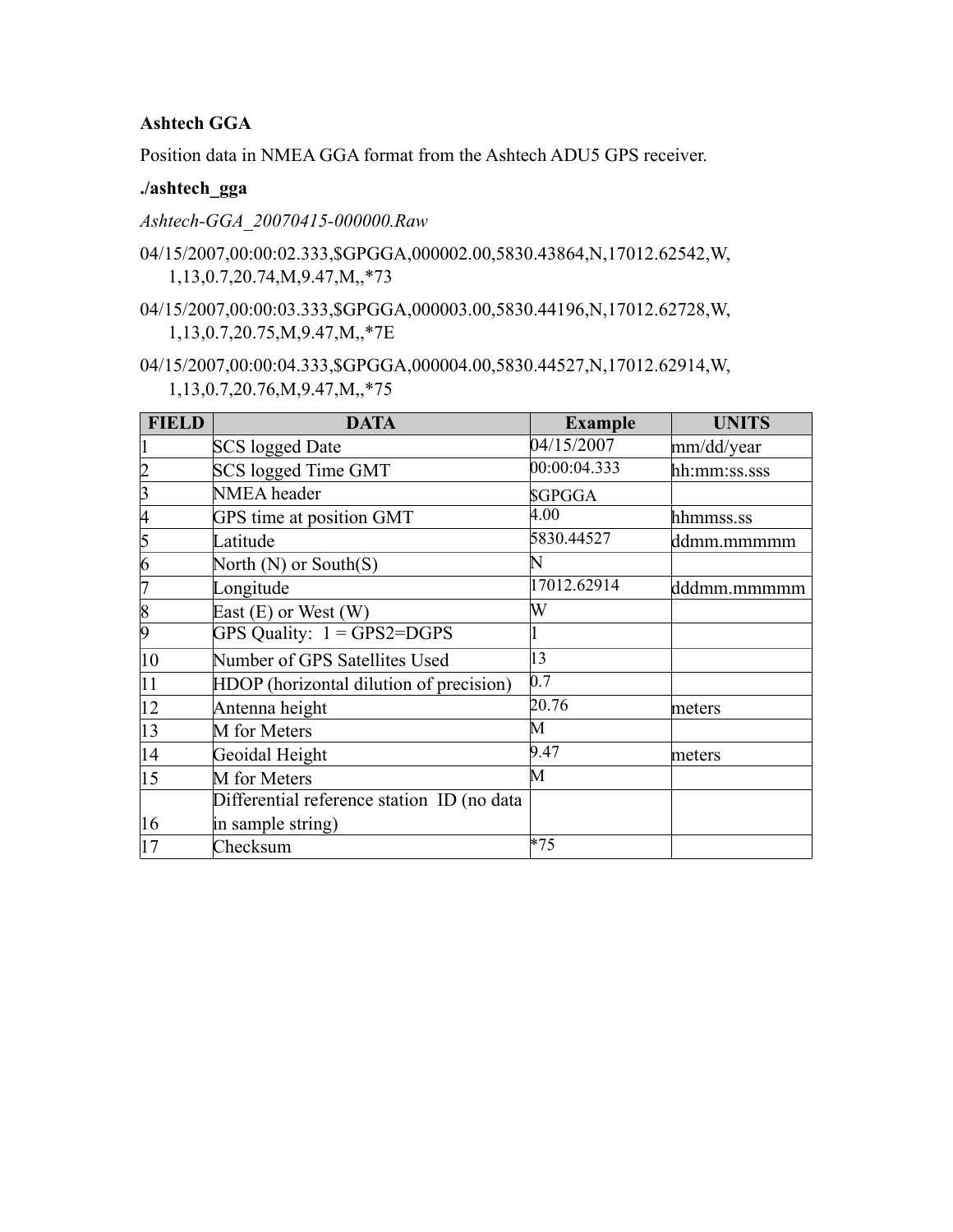### **Ashtech GGL**

Position data in NMEA GLL format from the Ashtech ADU5 GPS receiver.

## **./ashtech\_ggl**

### *Ashtech-GLL\_20070415-000000.Raw*

04/15/2007,00:00:03.271,\$GPGLL,5830.44196,N,17012.62728,W,000003.00,A,A\*74 04/15/2007,00:00:04.255,\$GPGLL,5830.44527,N,17012.62914,W,000004.00,A,A\*7C 04/15/2007,00:00:05.255,\$GPGLL,5830.44859,N,17012.63099,W,000005.00,A,A\*74

| <b>FIELD</b> | <b>DATA</b>              | <b>Example</b> | <b>UNITS</b> |
|--------------|--------------------------|----------------|--------------|
|              | SCS logged Date          | 04/15/2007     | mm/dd/year   |
|              | SCS logged Time GMT      | 00:00:05.255   | hh:mm:ss.sss |
|              | NMEA header              | <b>SGPGLL</b>  |              |
|              | Latitude                 | 5830.44859     | ddmm.mmmmm   |
|              | North or South           |                |              |
|              | Longitude                | 17012.63099    | dddmm.mmmmm  |
|              | <b>East or West</b>      | W              |              |
|              | <b>GMT</b> of Position   | 5.00           | hhmmss.ss    |
|              | Status of data (A=valid) | A              |              |
| 10           | ???                      | Α              |              |
|              | Checksum                 | $*74$          |              |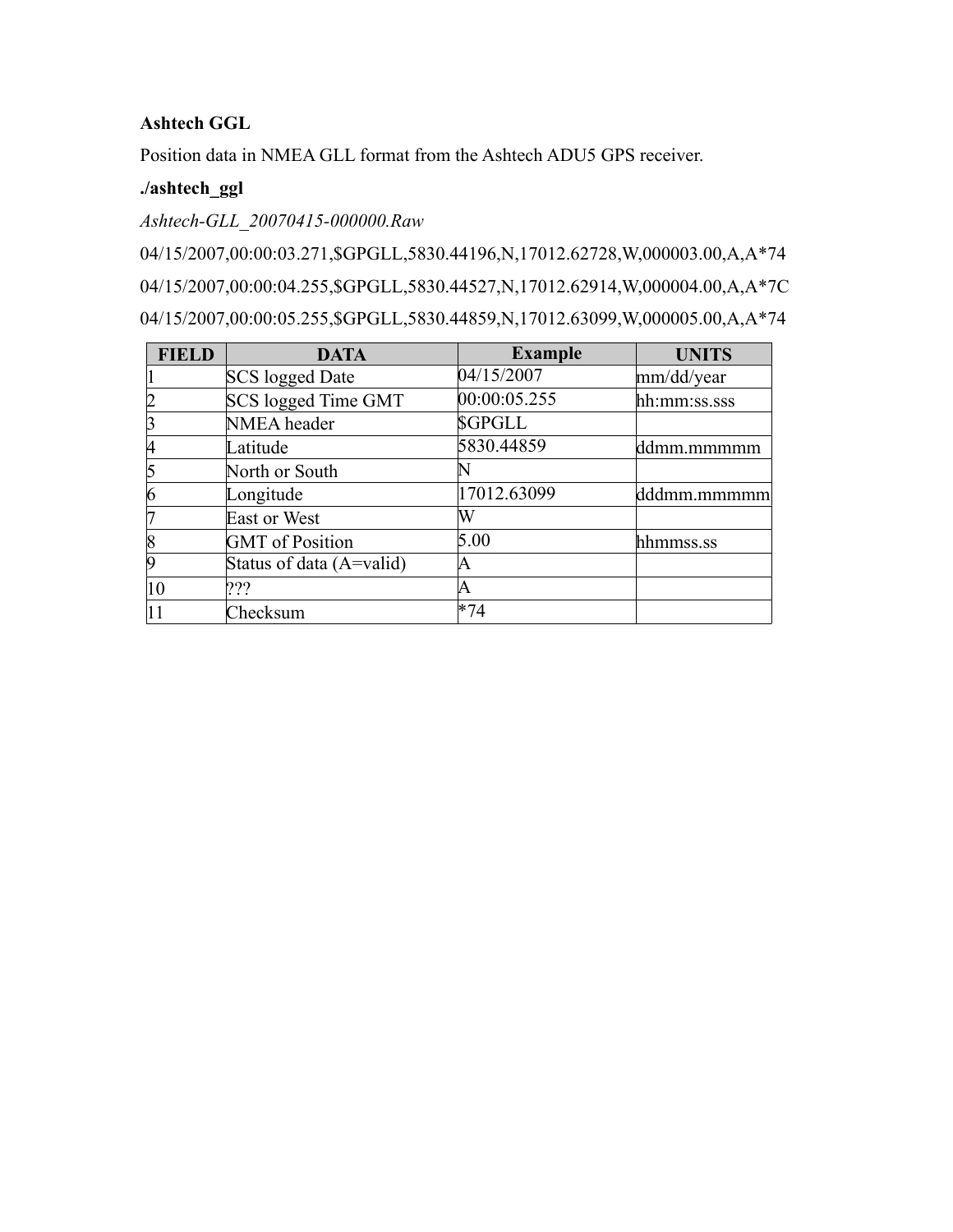# **Ashtech HDT**

Heading data in NMEA HDT format from the Ashtech ADU5 GPS receiver.

## **./ashtexh\_hdt**

*Ashtech-HDT\_20070415-000000.Raw*

04/15/2007,00:00:03.505,\$GPHDT,344.373,T\*31

04/15/2007,00:00:04.505,\$GPHDT,344.354,T\*34

04/15/2007,00:00:05.505,\$GPHDT,344.343,T\*32

| <b>FIELD</b> | <b>DATA</b>              | <b>Example</b> | <b>UNITS</b> |
|--------------|--------------------------|----------------|--------------|
|              | <b>SCS</b> logged Date   | 04/15/2007     | mm/dd/year   |
|              | SCS logged Time GMT      | 00:00:05.505   | hh:mm:ss.sss |
|              | NMEA header              | <b>SGPHDT</b>  |              |
| 14           | Heading                  | 344.343        | Degrees      |
|              | $True(T)$ or Magnetic(M) |                |              |
| 6            | Checksum                 | $*32$          |              |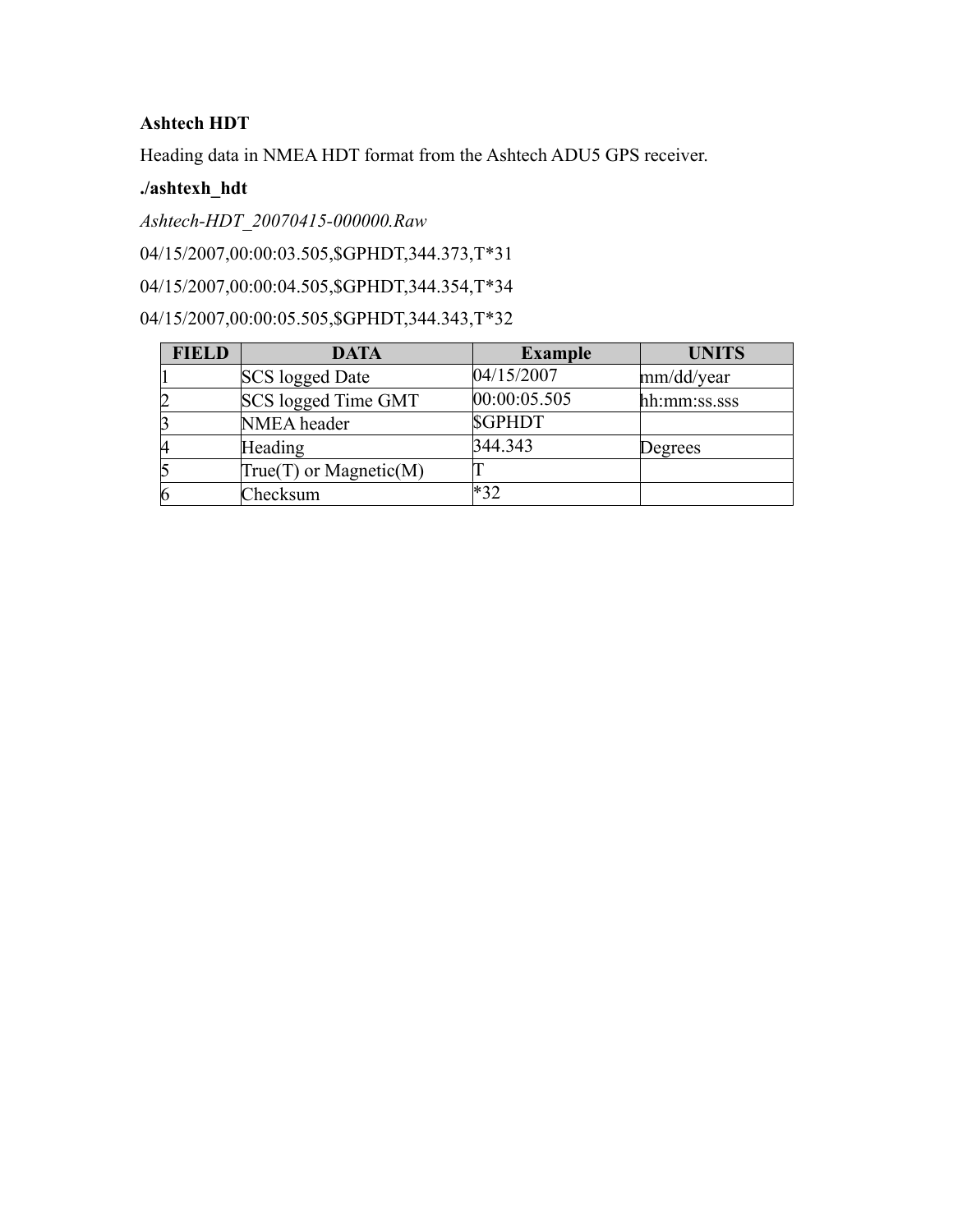#### **PCode**

### **PCode AFT**

### **PCode Aft GGA**

Position data in NMEA GGA format from the Trimble Centurion receiver located in the Computer lab.

#### **./pcode\_aft\_gga**

*PCode-AFT-GGA\_20070415-000000.Raw*

- 04/15/2007,00:00:03.443,\$GPGGA,000002.522,5830.4417,N,17012.6249,W, 1,04,1.5,019.8,M,-008.9,M,,\*51
- 04/15/2007,00:00:04.427,\$GPGGA,000003.522,5830.4450,N,17012.6267,W, 1,04,1.5,019.8,M,-008.9,M,,\*5F
- 04/15/2007,00:00:05.427,\$GPGGA,000004.522,5830.4483,N,17012.6286,W, 1,04,1.5,019.8,M,-008.9,M,,\*59

| <b>FIELD</b>   | <b>DATA</b>                                   | <b>Examples</b> | <b>UNITS</b> |
|----------------|-----------------------------------------------|-----------------|--------------|
|                | <b>SCS</b> logged Date                        | 04/15/2007      | mm/dd/year   |
| $\overline{2}$ | SCS logged Time GMT                           | 00:00:05.427    | h:mm:ss.sss  |
| 3              | NMEA header                                   | <b>SGPGGA</b>   |              |
| 4              | GPS time at position GMT                      | 4.522           | hhmmss.ss    |
| 5              | Latitude                                      | 5830.4483       | ddmm.mmmm    |
| 6              | North $(N)$ or South $(S)$                    | $\mathbb N$     |              |
|                | Longitude                                     | 17012.6286      | dddmm.mmmm   |
| 8              | East $(E)$ or West $(W)$                      | W               |              |
| 9              | GPS Quality: $1 = GPS2 = DGPS$                |                 |              |
| 10             | Number of GPS Satellites Used                 | 4               |              |
| 11             | HDOP (horizontal dilution of precision)       | 1.5             |              |
| $ 12\rangle$   | Antenna height                                | 19.8            | meters       |
| 13             | M for Meters                                  | M               |              |
| 14             | Geoidal Height                                | $-8.9$          | meters       |
| 15             | M for Meters                                  | M               |              |
|                | Differential reference station ID (no data in |                 |              |
| 16             | sample string)                                |                 |              |
| 17             | Checksum                                      | *59             |              |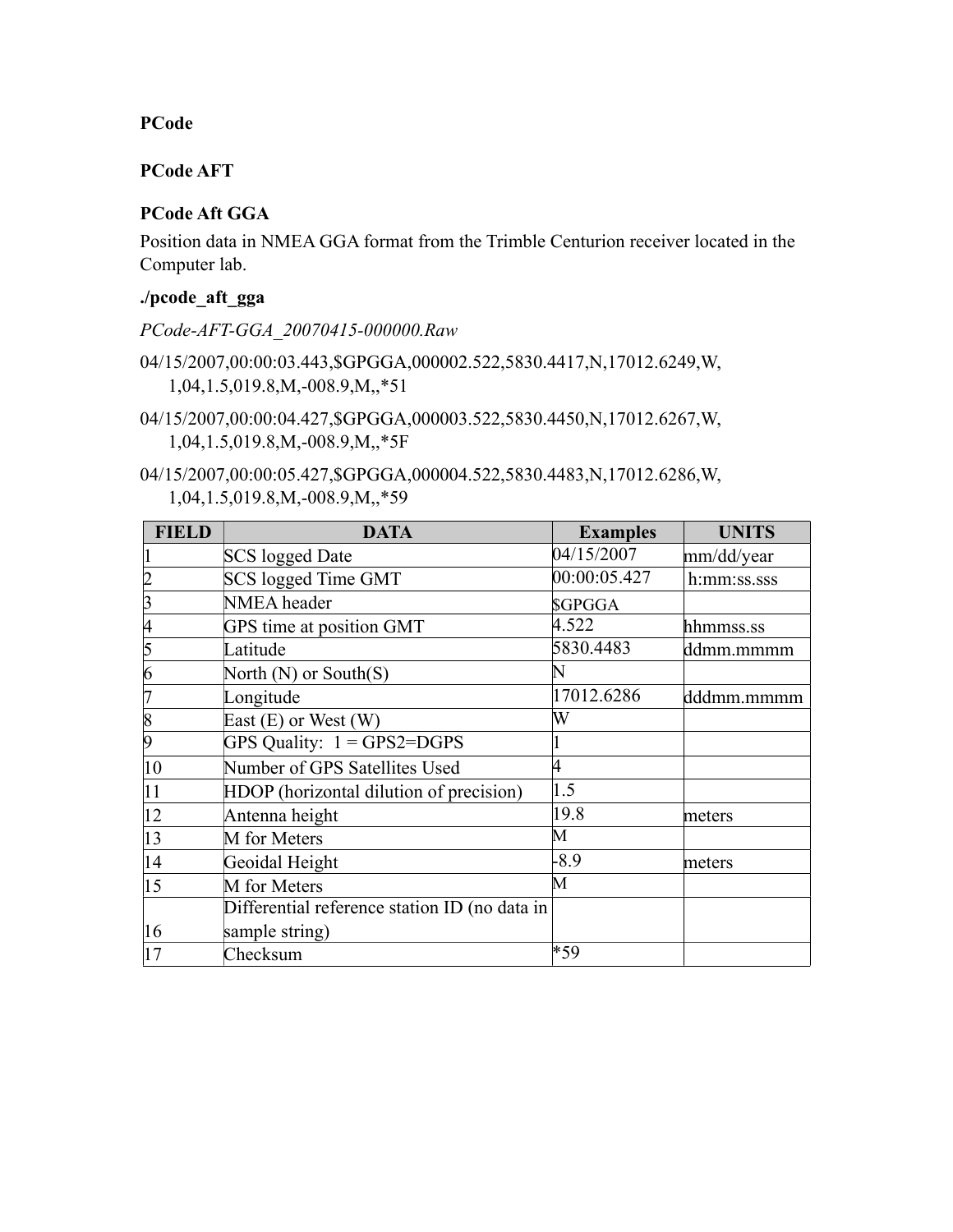### **PCode Aft GLL**

Position data in NMEA GLL format from the Trimble Centurion receiver located in the Computer lab.

# **./pcode\_aft\_gll**

*Pcode-AFT-GLL\_20070415-000000.Raw*

04/15/2007,00:00:03.474,\$GPGLL,5830.4417,N,17012.6249,W,000002.522,A\*25 04/15/2007,00:00:04.474,\$GPGLL,5830.4450,N,17012.6267,W,000003.522,A\*2 04/15/2007,00:00:05.490,\$GPGLL,5830.4483,N,17012.6286,W,000004.522,A\*2D

| <b>FIELD</b>   | <b>DATA</b>              | <b>Example</b> | <b>UNITS</b> |
|----------------|--------------------------|----------------|--------------|
|                | <b>SCS</b> logged Date   | 04/15/2007     | mm/dd/year   |
| $\overline{2}$ | SCS logged Time GMT      | 00:00:05.490   | hh:mm:ss.sss |
| 3              | NMEA header              | <b>SGPGLL</b>  |              |
| 4              | Latitude                 | 5830.4483      | ddmm.mmmm    |
| 5              | North or South           |                |              |
| 6              | Longitude                | 17012.6286     | dddmm.mmmm   |
| 17             | East or West             | W              |              |
| 8              | <b>GMT</b> of Position   | 4.522          | hhmmss.sss   |
| 9              | Status of data (A=valid) | A              |              |
| 10             | Checksum                 | *2D            |              |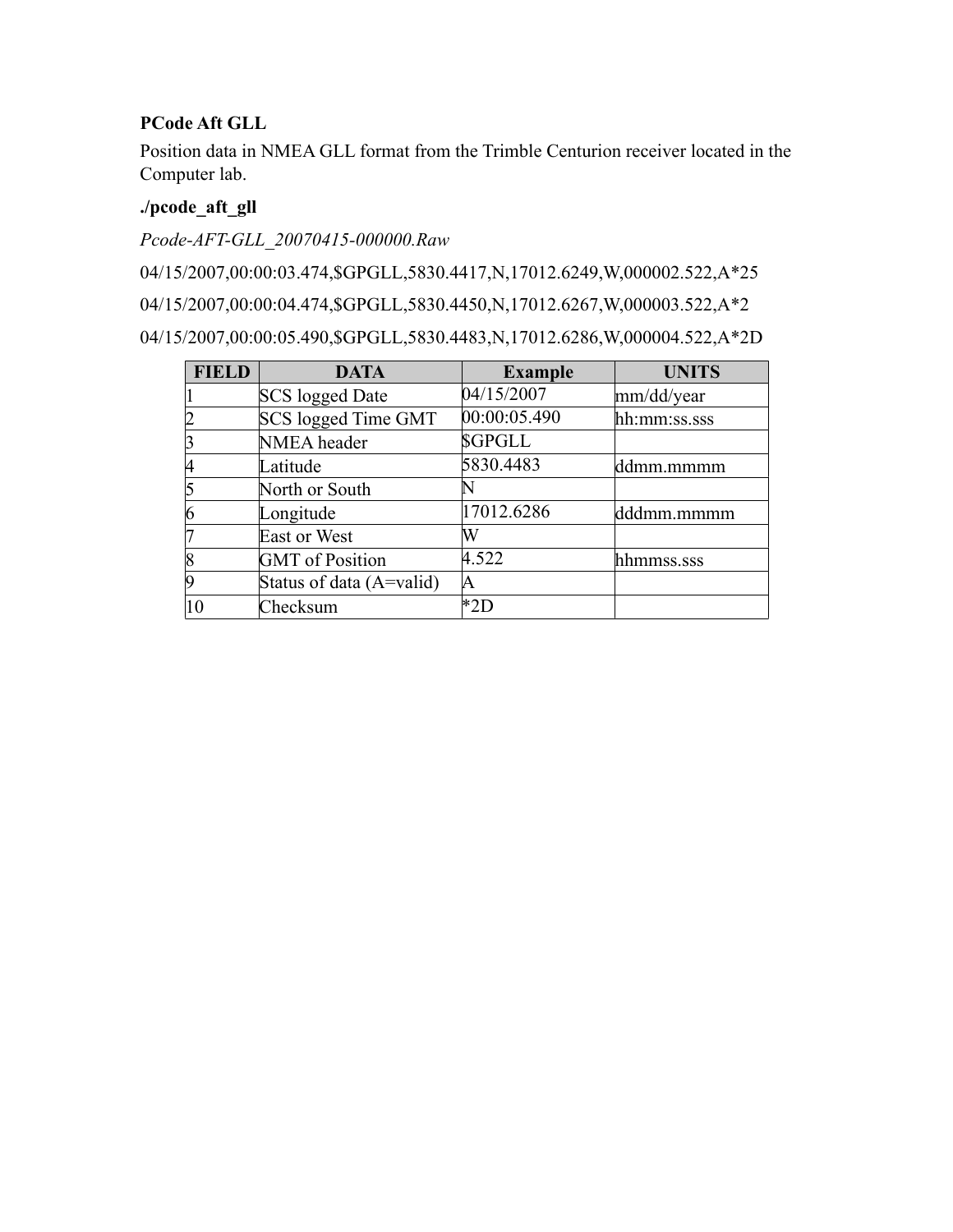### **PCode AFT VTG**

Course and speed over ground in NMEA VTG format from the Trimble Centurion receiver located in the Computer lab.

# **./pcode\_aft\_vtg**

*Pcode-AFT-VTG\_20070415-000000.Raw*

04/15/2007,00:00:03.537,\$GPVTG,343.7,T,331.4,M,012.4,N,023.0,K\*4E

04/15/2007,00:00:04.537,\$GPVTG,343.6,T,331.3,M,012.5,N,023.1,K\*48

04/15/2007,00:00:05.537,\$GPVTG,343.6,T,331.3,M,012.4,N,023.0,K\*48

| <b>FIELD</b>   | <b>DATA</b>            | <b>Example</b> | <b>UNITS</b> |
|----------------|------------------------|----------------|--------------|
|                | <b>SCS</b> logged Date | 04/15/2007     | mm/dd/year   |
| 2              | SCS logged Time GMT    | 00:00:05.537   | hh:mm:ss.sss |
| 2              | NMEA header            | <b>SGPVTG</b>  |              |
| 3              | Heading                | 343.6          | Degrees      |
| 14             | Degrees true $(T)$     |                |              |
| 5              | Heading                | 331.3          | Degrees      |
| 6              | Degrees magnetic       | М              |              |
|                | Ship Speed             | 12.4           | knots        |
| $\overline{8}$ | N=Knots                |                |              |
| 9              | Ship Speed             | 23.0           | km/hr        |
| 10             | K=KM per hour          | K              |              |
|                | Check sum              | *48            |              |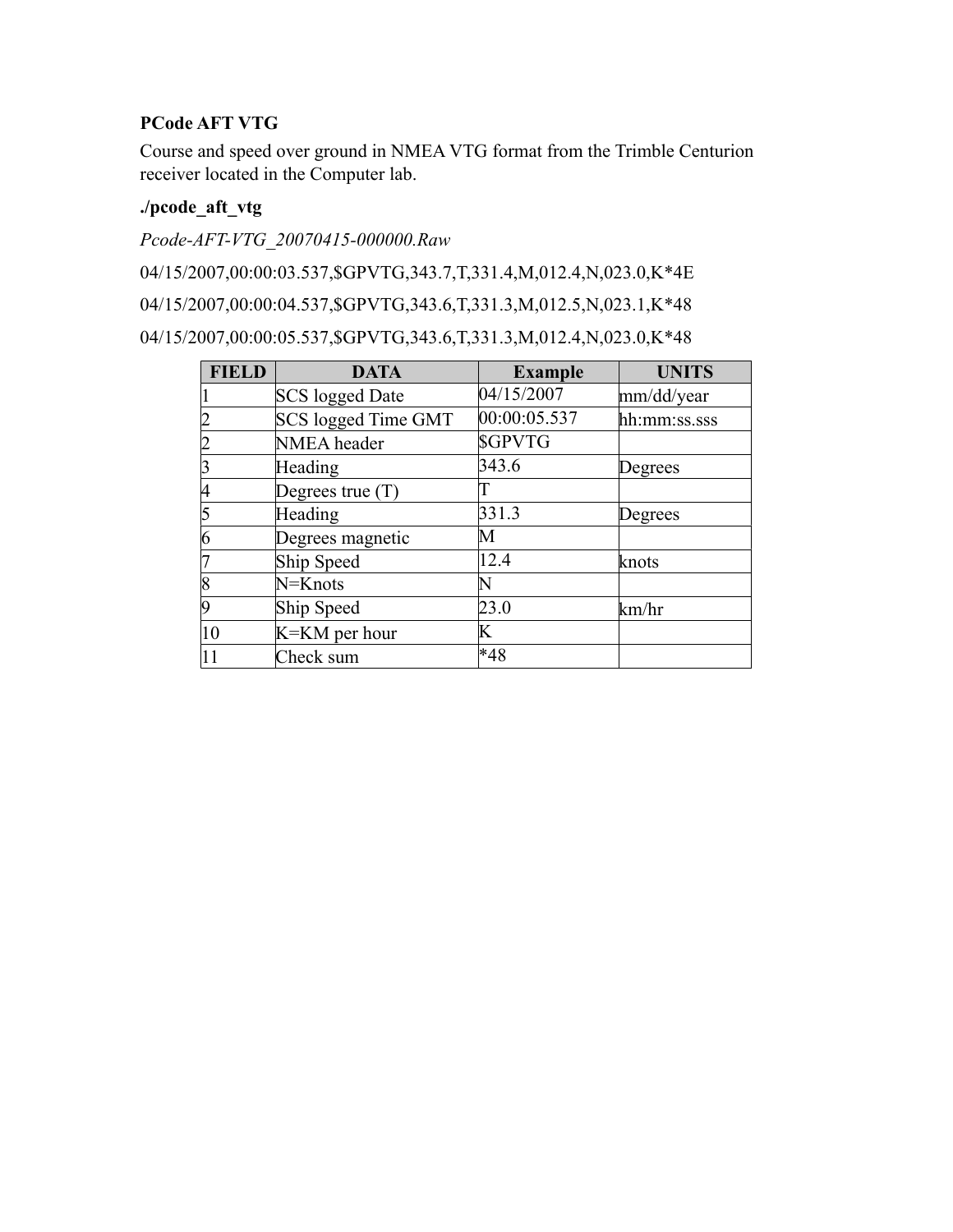# **PCode AFT ZDA**

Time and date data in the NMEA ZDA format. Data retrieved from the Trimble Centurion receiver located in the Computer lab.

# **./pcode\_aft\_zda**

*Pcode-AFT-ZDA\_20070415-000000.Raw*

04/15/2007,00:00:03.224,\$GPZDA,000003.00,15,04,2007,00,00,\*4C

04/15/2007,00:00:04.224,\$GPZDA,000004.00,15,04,2007,00,00,\*4B

04/15/2007,00:00:05.224,\$GPZDA,000005.00,15,04,2007,00,00,\*4A

| <b>FIELD</b>   | <b>DATA</b>            | <b>Example</b> | <b>UNITS</b> |
|----------------|------------------------|----------------|--------------|
|                | <b>SCS</b> logged Date | 04/15/2007     | mm/dd/year   |
| $\overline{2}$ | SCS logged Time GMT    | 00:00:05.537   | hh:mm:ss.sss |
| $\overline{2}$ | NMEA header            | <b>SGPZDA</b>  |              |
| 3              | Time UTC               | 5.00           | hhmmss.sss   |
| 4              | Day                    | 15             | DD           |
| 5              | Month                  |                | <b>MM</b>    |
| 6              | Year                   | 2007           | Year         |
| 17             | ??                     |                | ??           |
| 8              | ??                     |                | ??           |
| 9              | Checksum               | *4A            |              |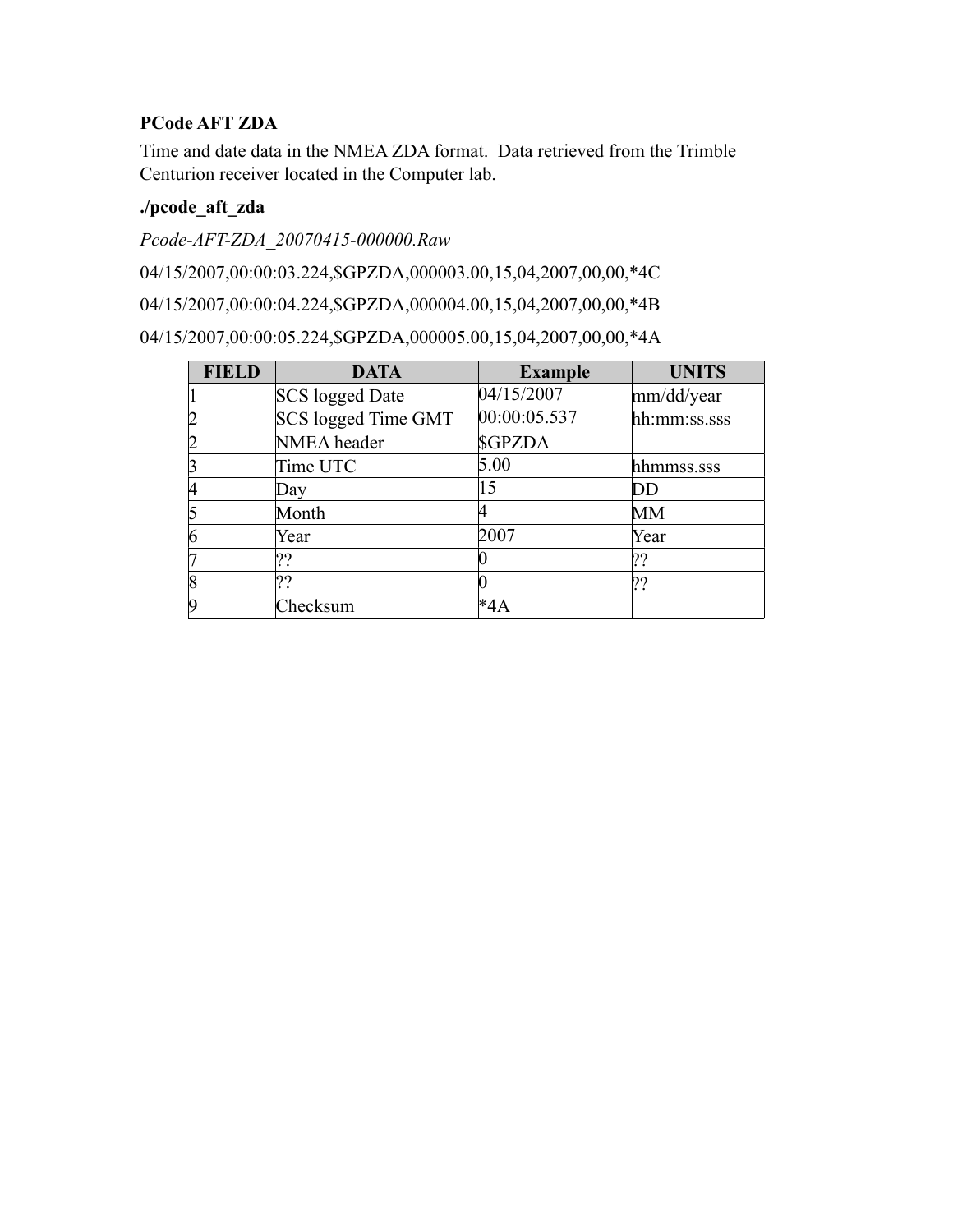### **PCode Bridge**

# **PCode Bridge GGA**

Position data in NMEA GGA format from the Trimble GPS receiver located on the bridge.

### **./pcode\_bridge\_gga**

*PCode-Bridge-GGA\_20070415-000000.Raw*

- 04/15/2007,00:00:03.037,\$GPGGA,000002.00,5830.469,N,17012.644,W, 1,04,2.666,32.15,M,8.930,M,,\*4D
- 04/15/2007,00:00:05.037,\$GPGGA,000004.00,5830.476,N,17012.648,W, 1,04,2.667,31.82,M,8.930,M,,\*45
- 04/15/2007,00:00:07.052,\$GPGGA,000006.00,5830.482,N,17012.651,W, 1,04,2.668,31.55,M,8.930,M,,\*41

| <b>FIELD</b>     | <b>DATA</b>                                | <b>Example</b> | <b>UNITS</b> |
|------------------|--------------------------------------------|----------------|--------------|
|                  | <b>SCS</b> logged Date                     | 04/15/2007     | mm/dd/year   |
|                  | <b>SCS</b> logged Time GMT                 | 00:00:07.052   | hh:mm:ss.sss |
|                  | NMEA header                                | \$GPGGA        |              |
|                  | GPS time at position GMT                   | 6.00           | hhmmss.ss    |
| 5                | Latitude                                   | 5830.482       | ddmm.mmm     |
| 6                | North (N) or South(S)                      | $\mathbb N$    |              |
|                  | Longitude                                  | 17012.651      | dddmm.mmm    |
| $\overline{8}$   | East $(E)$ or West $(W)$                   | W              |              |
| 9                | GPS Quality: $1 = GPS2 = DGPS$             |                |              |
| 10               | Number of GPS Satellites Used              | 4              |              |
| 11               | HDOP (horizontal dilution of precision)    | 2.668          |              |
| $ 12\rangle$     | Antenna height                             | 31.55          | meters       |
| 13               | M for Meters                               | М              |              |
| 14               | Geoidal Height                             | 8.930          | meters       |
| $\vert 15 \vert$ | M for Meters                               | M              |              |
|                  | Differential reference station ID (no data |                |              |
| 16               | in sample string)                          |                |              |
| 17               | Checksum                                   | *41            |              |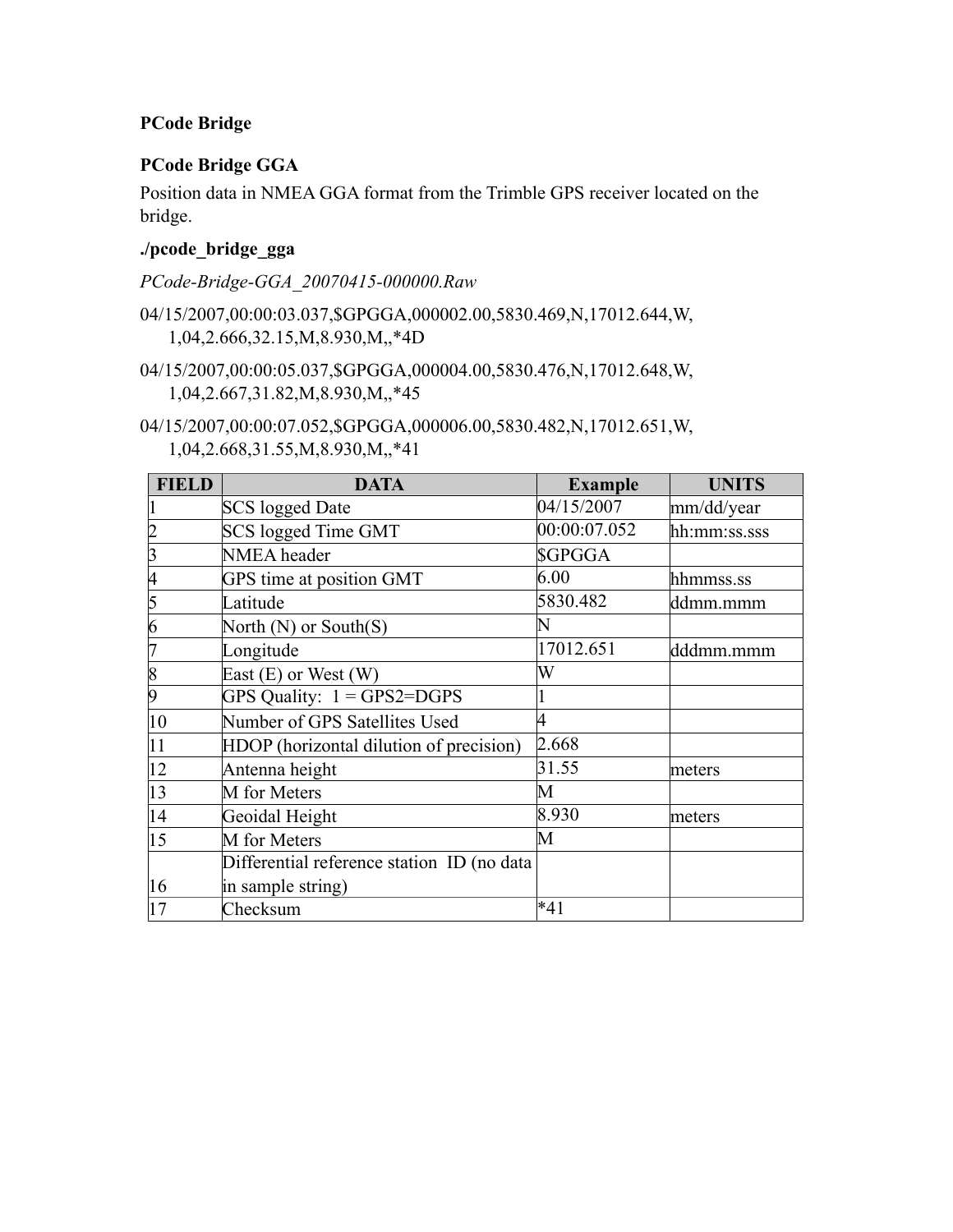# **PCode Bridge GLL**

Position data in NMEA GLL format from the Trimble GPS receiver located on the bridge.

# **./pcode\_bridge\_gll**

*Pcode-Bridge-GLL\_20070415-000000.Raw*

04/15/2007,00:00:03.099,\$GPGLL,5830.469,N,17012.644,W,000002.00,A\*12 04/15/2007,00:00:05.099,\$GPGLL,5830.476,N,17012.648,W,000004.00,A\*16 04/15/2007,00:00:07.099,\$GPGLL,5830.482,N,17012.651,W,000006.00,A\*17

| <b>FIELD</b> | <b>DATA</b>              | <b>Example</b> | <b>UNITS</b> |
|--------------|--------------------------|----------------|--------------|
|              | <b>SCS</b> logged Date   | 04/15/2007     | mm/dd/year   |
|              | SCS logged Time GMT      | 00:00:07.099   | hh:mm:ss.sss |
|              | NMEA header              | <b>SGPGLL</b>  |              |
| 14           | Latitude                 | 5830.482       | ddmm.mmm     |
|              | North or South           |                |              |
|              | Longitude                | 17012.651      | dddmm.mmm    |
|              | East or West             | W              |              |
|              | <b>GMT</b> of Position   | 6.00           | hhmmss.ss    |
|              | Status of data (A=valid) | ΙA             |              |
|              | Checksum                 |                |              |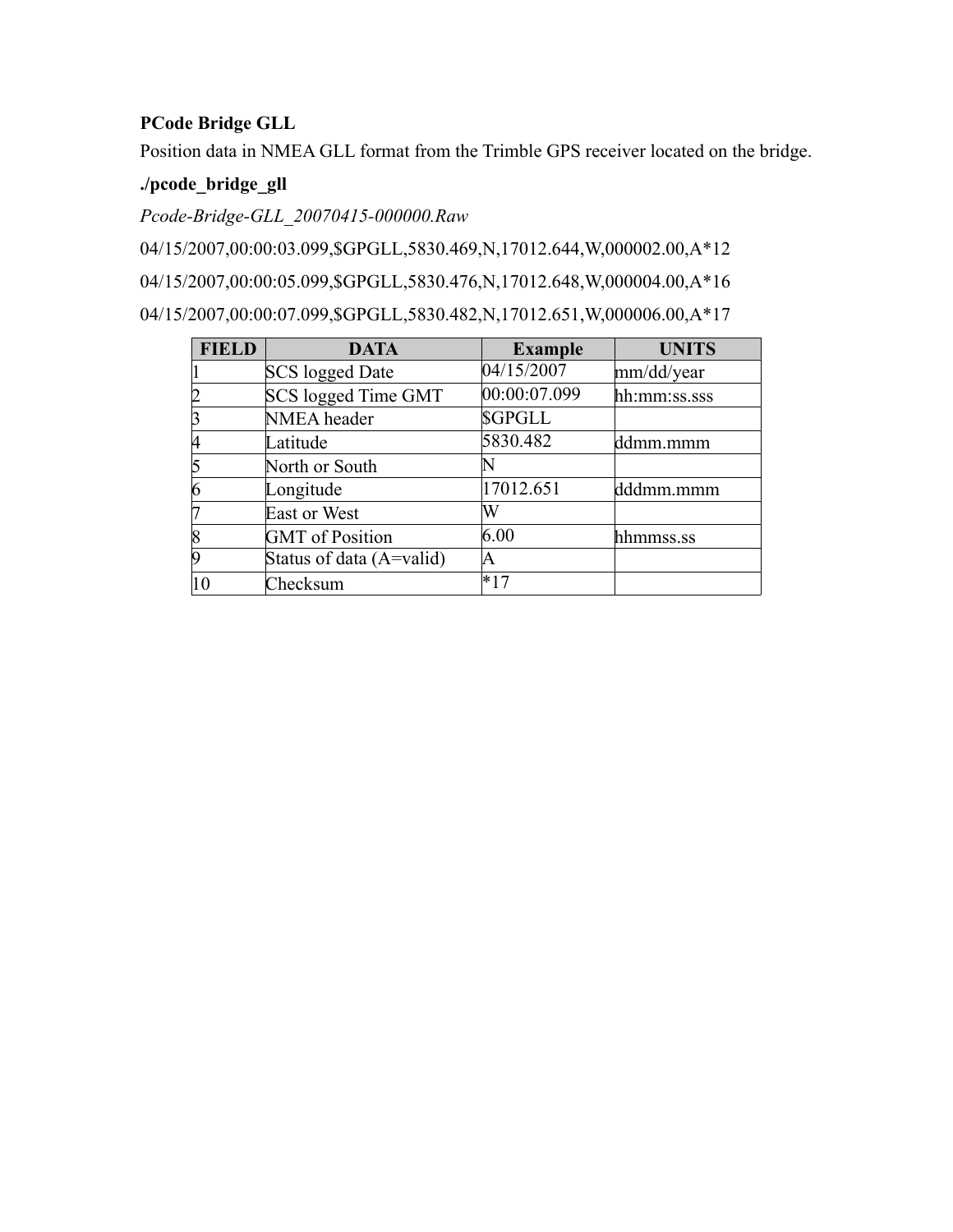# **PCode Bridge VTG**

Course and speed over ground data in NMEA VTG format from the Trimble GPS receiver located on the bridge.

# **./pcode\_bridge\_vtg**

*Pcode-Bridge-VTG\_20070415-000000.Raw*

04/15/2007,00:00:03.162,\$GPVTG,343.9,T,333.8,M,12.46,N,23.08,K\*40

04/15/2007,00:00:05.162,\$GPVTG,343.8,T,333.8,M,12.49,N,23.12,K\*45

04/15/2007,00:00:07.146,\$GPVTG,343.9,T,333.8,M,12.48,N,23.11,K\*46

| <b>FIELD</b>   | <b>DATA</b>            | <b>Example</b> | <b>UNITS</b> |
|----------------|------------------------|----------------|--------------|
|                | <b>SCS</b> logged Date | 04/15/2007     | mm/dd/year   |
| $ 2\rangle$    | SCS logged Time GMT    | 00:00:07.146   | hh:mm:ss.sss |
| $\overline{2}$ | NMEA header            | <b>SGPVTG</b>  |              |
| $\vert$ 3      | Heading                | 343.9          | Degrees      |
| 4              | Degrees true $(T)$     |                |              |
| 5              | Heading                | 333.8          | Degrees      |
| $\overline{6}$ | Degrees magnetic       | М              |              |
| 7              | Ship Speed             | 12.48          | knots        |
| $\overline{8}$ | N=Knots                |                |              |
| 9              | Ship Speed             | 23.11          | km/hr        |
| 10             | K=KM per hour          | K              |              |
| 11             | Check sum              | $*46$          |              |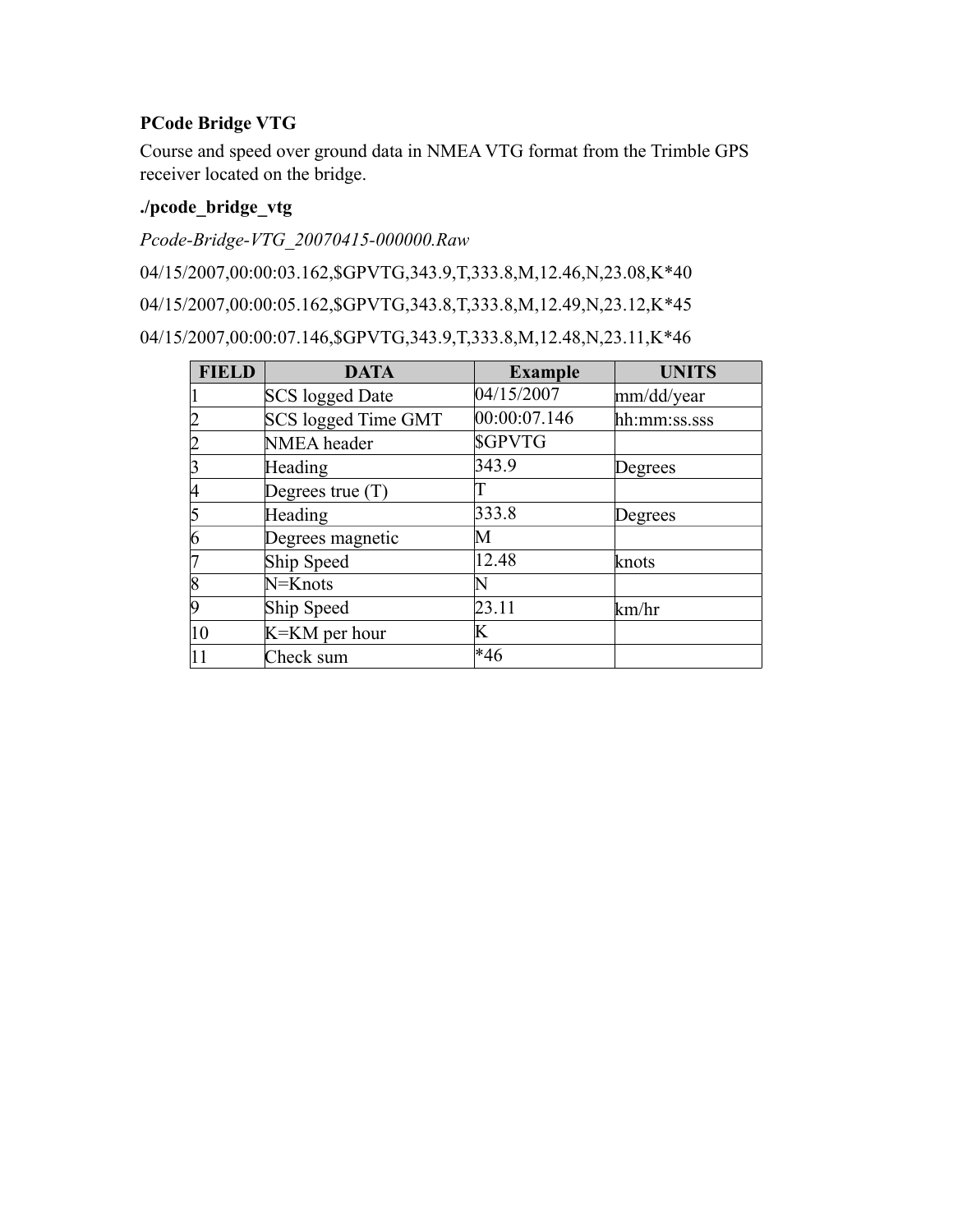#### **Glonass**

#### **Glonass GGA**

Position data in NMEA GGA format from the GLONASS GPS receiver.

./glonass\_gga

*Glonass-GGA\_20070415-000000.Raw*

04/15/2007,00:00:02.412,\$GPGGA,000002.00,5830.472078,N,17012.636881,W, 1,09,0.9,22.999,M,9.46,M,,\*49

04/15/2007,00:00:03.396,\$GPGGA,000003.00,5830.475412,N,17012.638716,W, 1,09,0.9,23.000,M,9.46,M,,\*40

04/15/2007,00:00:04.412,\$GPGGA,000004.00,5830.478732,N,17012.640527,W, 1,09,0.9,22.932,M,9.46,M,,\*4D

| <b>FIELD</b>   | <b>DATA</b>                                | <b>Example</b> | <b>UNITS</b> |
|----------------|--------------------------------------------|----------------|--------------|
|                | <b>SCS</b> logged Date                     | 04/15/2007     | mm/dd/year   |
| 2              | SCS logged Time GMT                        | 00:00:04.412   | hh:mm:ss.sss |
| 3              | NMEA header                                | <b>SGPGGA</b>  |              |
| 4              | GPS time at position GMT                   | 4.00           | hhmmss.ss    |
| 5              | Latitude                                   | 5830.478732    | ddmm.mmmmmm  |
| $\overline{6}$ | North $(N)$ or South $(S)$                 | $\mathbf N$    |              |
| 7              | Longitude                                  | 17012.640527   | dddmm.mmmmmm |
| $\overline{8}$ | East $(E)$ or West $(W)$                   | W              |              |
| 9              | GPS Quality: $1 = GPS2 = DGPS$             |                |              |
| 10             | Number of GPS Satellites Used              |                |              |
| 11             | HDOP (horizontal dilution of precision)    | 0.9            |              |
| 12             | Antenna height                             | 22.932         | meters       |
| 13             | M for Meters                               | M              |              |
| 14             | Geoidal Height                             | 9.46           | meters       |
| 15             | M for Meters                               | М              |              |
|                | Differential reference station ID (no data |                |              |
| 16             | in sample string)                          |                |              |
| 17             | Checksum                                   | *4D            |              |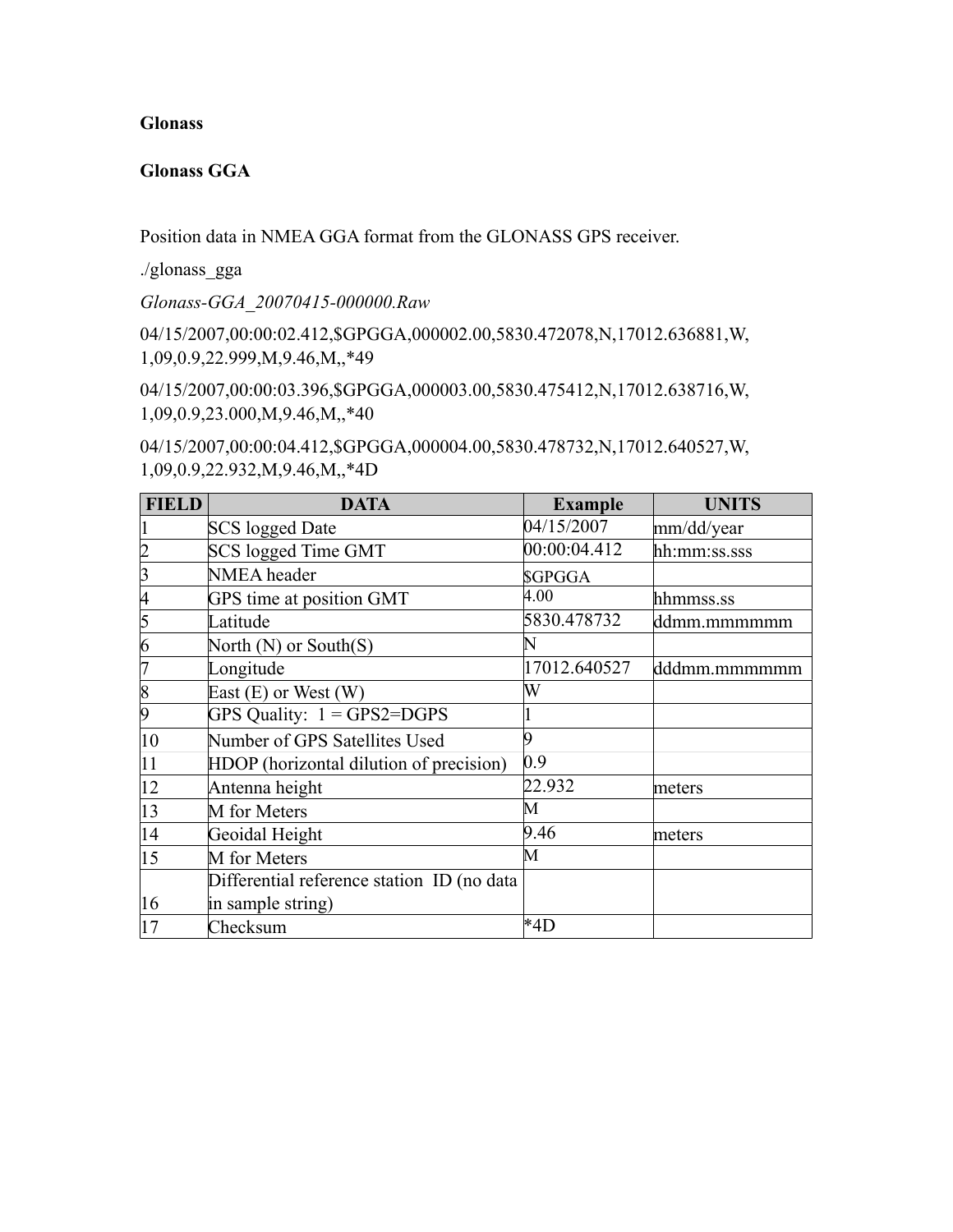#### **Glassnos GLL**

Position data in NMEA GLL format from the GLONASS GPS receiver.

#### **./glassnos\_gll**

*Glonass-GLL\_20070415-000000.Raw*

04/15/2007,00:00:03.240,\$GPGLL,5830.475412,N,17012.638716,W,000003.00,A\*12 04/15/2007,00:00:04.255,\$GPGLL,5830.478732,N,17012.640527,W,000004.00,A\*16 04/15/2007,00:00:05.255,\$GPGLL,5830.482216,N,17012.642424,W,000005.00,A\*11

| <b>FIELD</b> | <b>DATA</b>              | <b>Example</b> | <b>UNITS</b> |
|--------------|--------------------------|----------------|--------------|
|              | <b>SCS</b> logged Date   | 04/15/2007     | mm/dd/year   |
|              | SCS logged Time GMT      | 00:00:05.255   | hh:mm:ss.sss |
|              | NMEA header              | <b>SGPGLL</b>  |              |
|              | Latitude                 | 5830.482216    | ddmm.mmmmmm  |
|              | North or South           |                |              |
|              | Longitude                | 17012.642424   | dddmm.mmmmmm |
|              | East or West             | W              |              |
|              | <b>GMT</b> of Position   | 5.00           | hhmmss.ss    |
|              | Status of data (A=valid) |                |              |
|              | Checksum                 | $*74$          |              |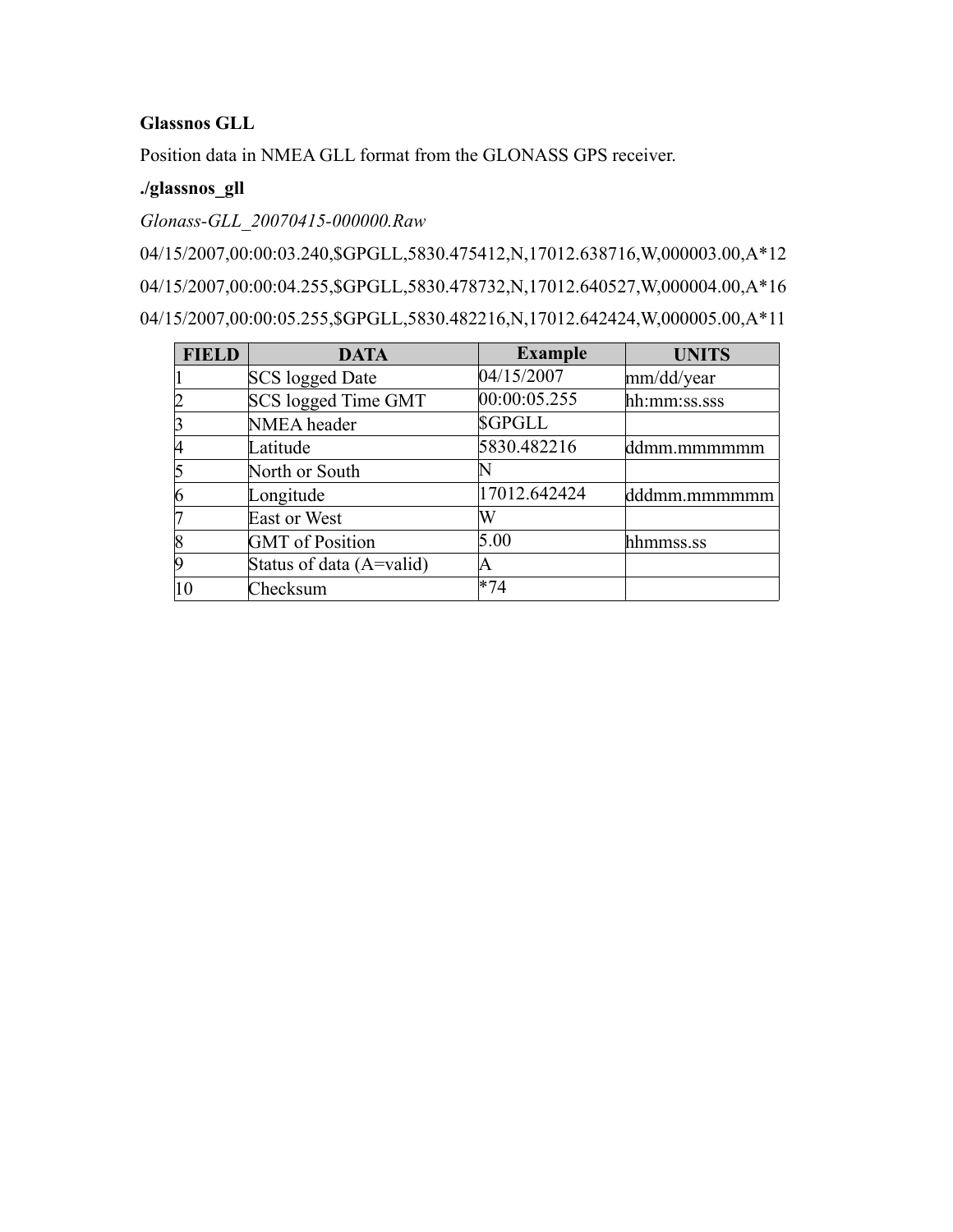# **Gyro**

# **Gyro Heading**

Heading data in NMEA HDT format from the Sperry gyrocompass.

# **./gyro**

*Gyro\_20070415-000000.Raw*

04/15/2007,00:00:01.912,\$HEHDT,346.647,T\*2B

04/15/2007,00:00:03.912,\$HEHDT,346.713,T\*2B

04/15/2007,00:00:05.927,\$HEHDT,346.735,T\*2F

| <b>FIELD</b> | <b>DATA</b>                  | <b>Example</b> | <b>UNITS</b> |
|--------------|------------------------------|----------------|--------------|
|              | <b>SCS</b> logged Date       | 04/15/2007     | mm/dd/year   |
|              | SCS logged Time GMT          | 00:00:05.927   | hh:mm:ss.sss |
|              | NMEA header                  | <b>SHEHDT</b>  |              |
|              | Heading                      | 346.735        | degrees      |
|              | True $(T)$ or Magnetic $(M)$ |                |              |
|              | Check sum                    | *2F            |              |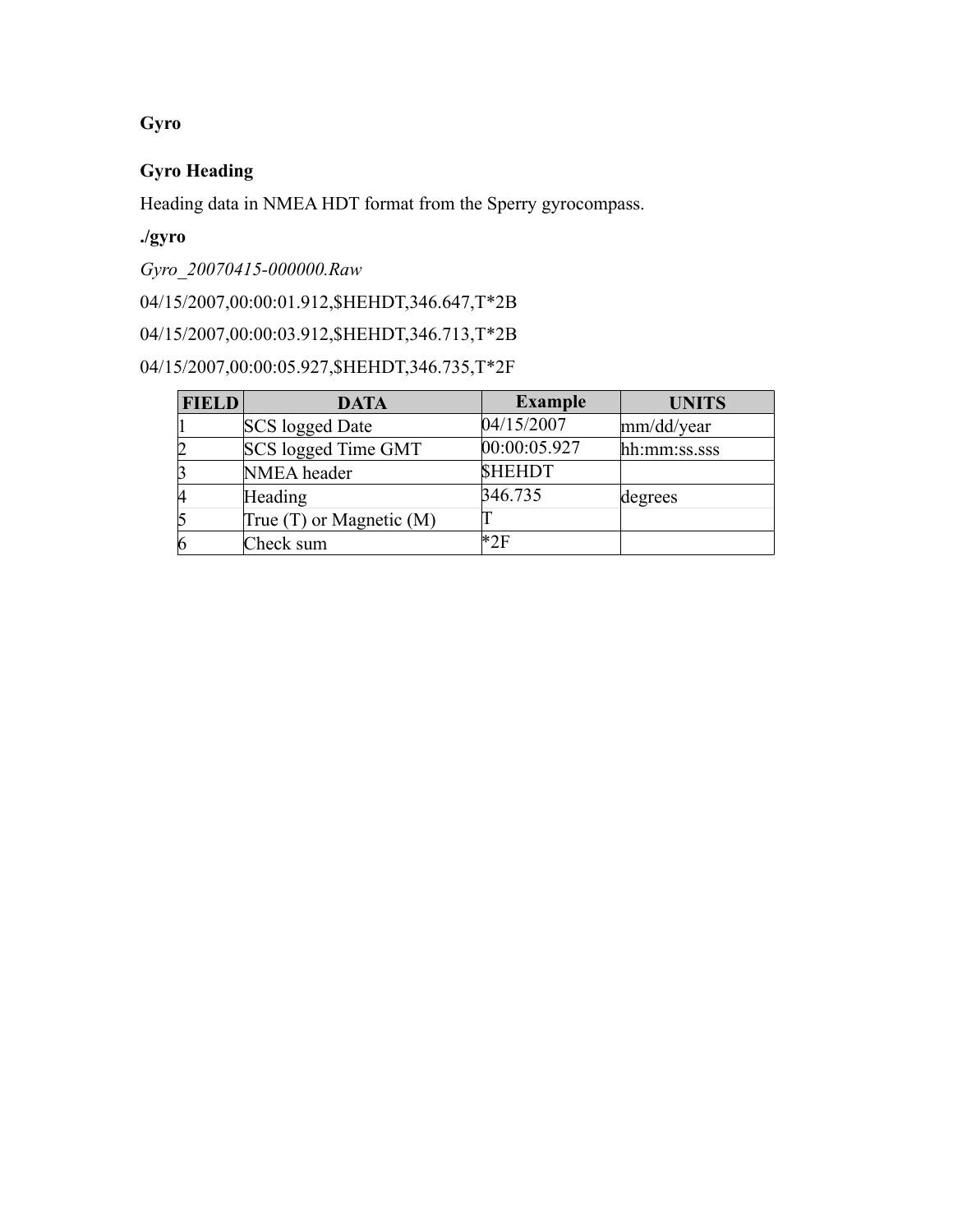# **Waypoints**

#### **IBS Waypoints**

Waypoints from the Healy's Integrated Bridge System (IBS).

# **./ibs\_waypoints**

*IBS-WayPoints\_20070415-000000.Raw*

04/15/2007,00:00:03.193,\$NVWPL,6152.68,N,17402.58,W,62\*51

04/15/2007,00:00:04.193,\$NVWPL,6156.58,N,17422.68,W,63\*56

04/15/2007,00:00:05.193,\$NVWPL,6202.16,N,17439.96,W,64\*52

| <b>FIELD</b>   | <b>DATA</b>            | <b>Example</b> | <b>UNITS</b> |
|----------------|------------------------|----------------|--------------|
|                | <b>SCS</b> logged Date | 04/15/2007     | mm/dd/year   |
| 2              | SCS logged Time GMT    | 00:00:05.193   | hh:mm:ss.sss |
| 3              | NMEA header            | <b>SNVWPL</b>  |              |
| 14             | Latitude               | 6202.16        | ddmm.mm      |
| 5              | North or South         |                |              |
| 6              | Longitude              | 17439.96       | dddmm.mm     |
|                | East or West           | W              |              |
| $\overline{8}$ | Waypoint number        | 64             |              |
| 9              | Checksum               | $*52$          |              |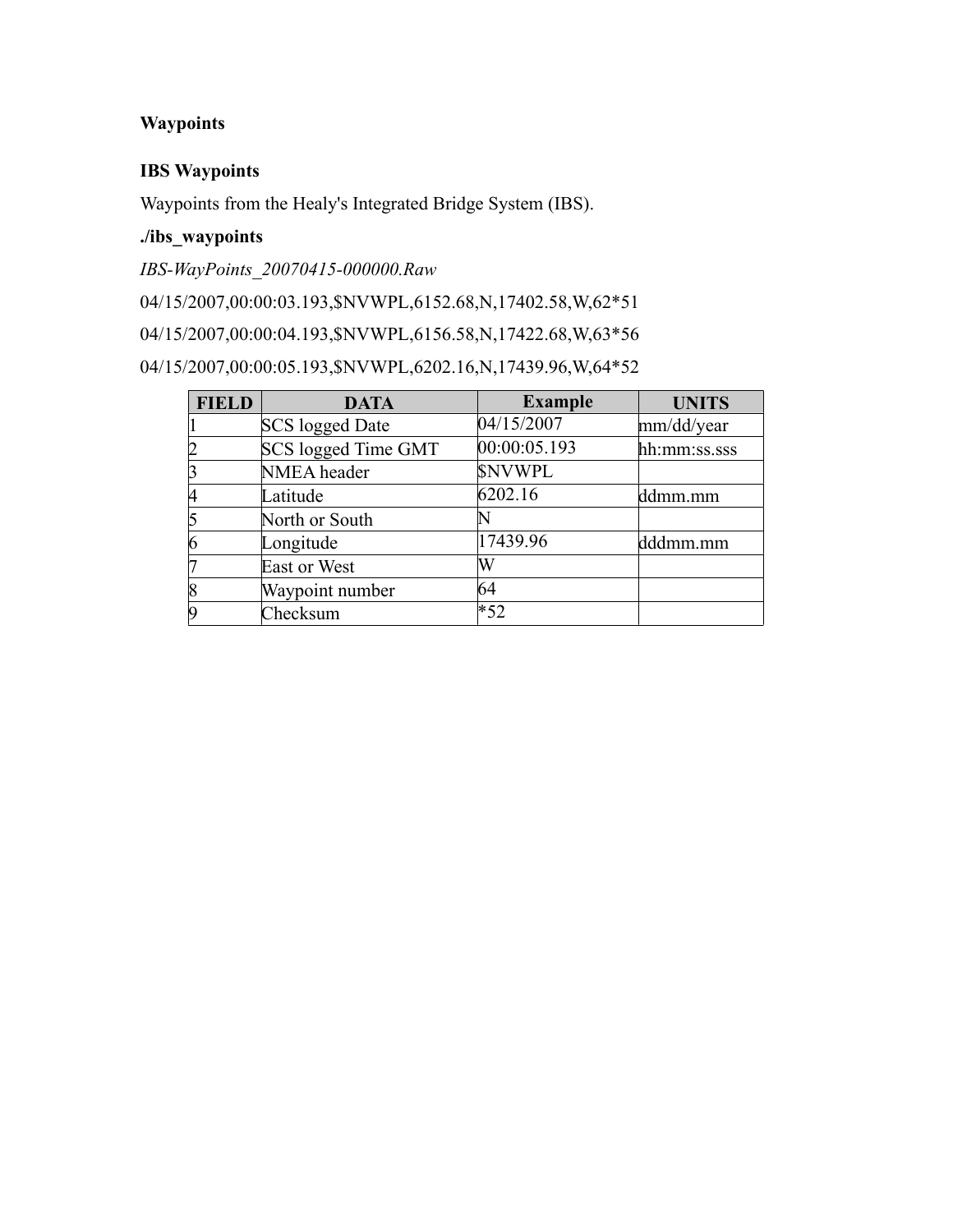# **Speed Log**

### **Sperry Sped Log**

Ground/water speed data from the Sperry Speed Log.

# **./sperry\_speedlog**

*Sperry-Speedlog\_20070415-000000.Raw*

04/15/2007,00:00:02.755,\$VDVBW,12.32,0.85,A,12.43,0.66,A\*5A

04/15/2007,00:00:03.271,\$VDVBW,12.33,0.80,A,12.44,0.66,A\*59

04/15/2007,00:00:03.771,\$VDVBW,12.34,0.78,A,12.45,0.68,A\*56

| <b>FIELD</b> | <b>DATA</b>                        | <b>Example</b> | <b>UNITS</b> |
|--------------|------------------------------------|----------------|--------------|
|              | SCS logged Date                    | 04/15/2007     | mm/dd/year   |
|              | SCS logged Time GMT                | 00:00:03.771   | hh:mm:ss.sss |
|              | NMEA header                        | <b>SVDVBW</b>  |              |
|              | Fore-aft Water Speed $-$ = astern  | 12.34          | knots        |
|              | Port-Stbd Water Speed $-$ = port   | 0.78           | knots        |
|              | A = Data Valid V = Invalid         | IA.            |              |
|              | Fore-aft Bottom Speed $-$ = astern | 12.45          | knots        |
|              | Port-Stbd Bottom Speed - = port    | 0.68           | knots        |
|              | A = Data Valid V = Invalid         | A              |              |
|              | Checksum                           | *56            |              |

#### **Sound Velocimeter**

#### **SV2000**

Sound Velocity data from the SV2000 sound velocimeter.

#### **./sv2000**

*Sound-Velocimeter\_20070415-000000.Raw*

NO DATA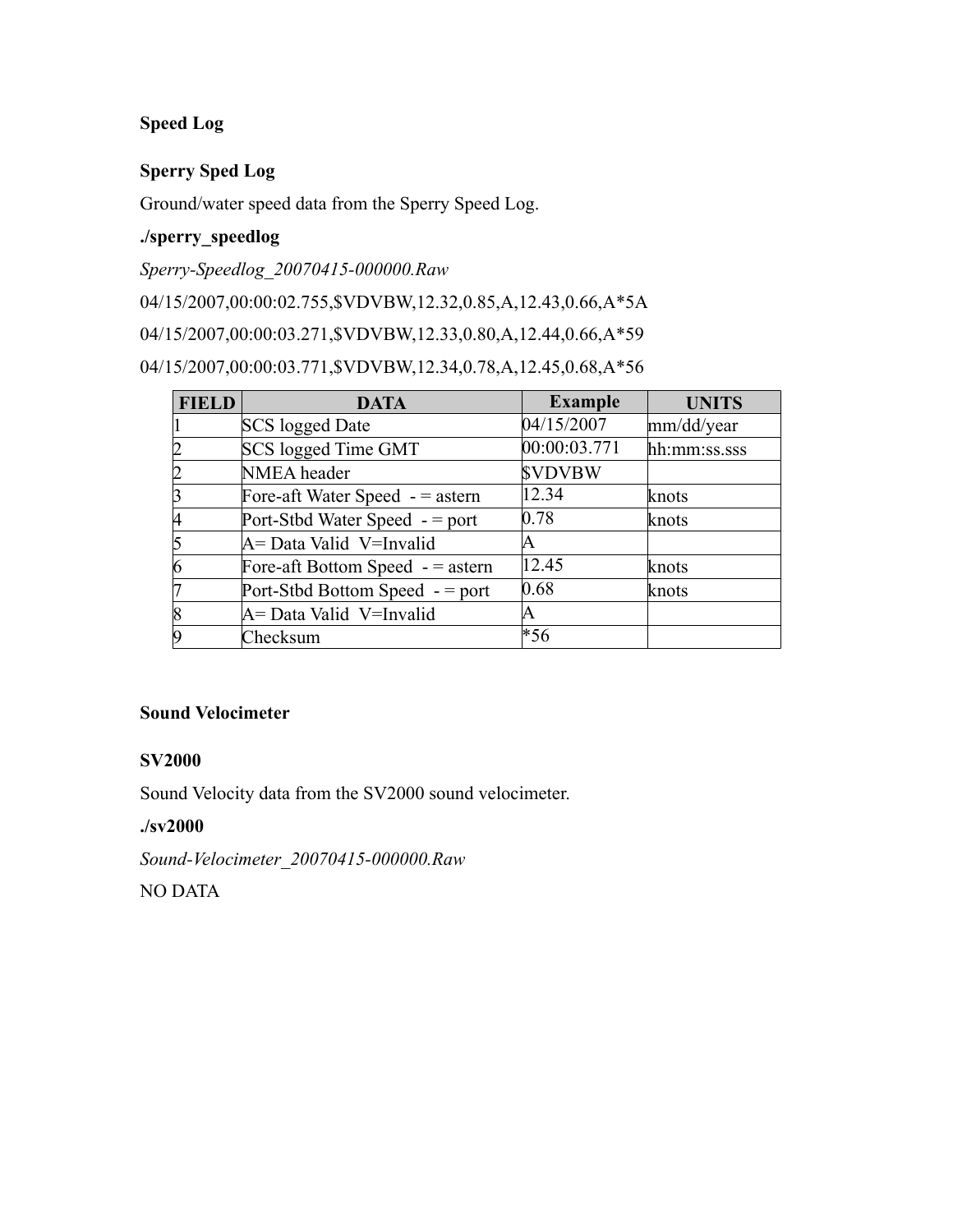# *KNUDSEN 320B/R*

The Knudsen 320B/R depth sounder can record depth in both 3.5 and 12 kHz mode. The Healy records the 3.5 kHz data (Sub Bottom Profile) underweigh. This data is saved in all of the formats that the Knudsen can record data in. These files are in bot ASCII and BINARY format (see the table below). This data is also saved as depth in Datalog/ Knudsen.

### **./knudsenraw**

| <b>FILENAME</b>                             | <b>FORMAT</b> | <b>DEFINITION</b>                        |
|---------------------------------------------|---------------|------------------------------------------|
| 2007 102 0005 004.keb                       | <b>Binary</b> | Knudsen Playback File                    |
| 2007 102 0005 008.kea                       | Ascii         | Log of depth, settings and environmental |
|                                             |               | ldata                                    |
| $[2007 \; 102 \; 0005 \; HF \; 001 \; sgy]$ | <b>Binary</b> | SEG-Y extended Seismic format            |

# *POSMV*

The files saved in the directory pos my are all ones that the posmynav computer logged from various navigation devices and devices related to the Seabeam system. The files use the naming convention of the name of the cruise, the device and an extent that has the year and julian day. An example for the ADU5 GPS receiver on day 105 in 2007 would be: HLY0701-adu5.y2007d105. The files are ASCII

# **./pos\_mv**

*HLY0701-adu5.y2007d105 HLY0701-aggps.y2007d105 HLY0701-ftsgauss.y2007d105 HLY0701-ftsgaussraw.y2007d105 HLY0701-par.y2007d105 HLY0701-posatt.y2007d105 HLY0701-posnav.y2007d105 HLY0701-posreform2sb.y2007d105 HLY0701-sbsv.y2007d105*

# **POSMV Events**

The events directory in the pos my directory has event files from various system showing start and stop times and various events in the recording and setup history of the device.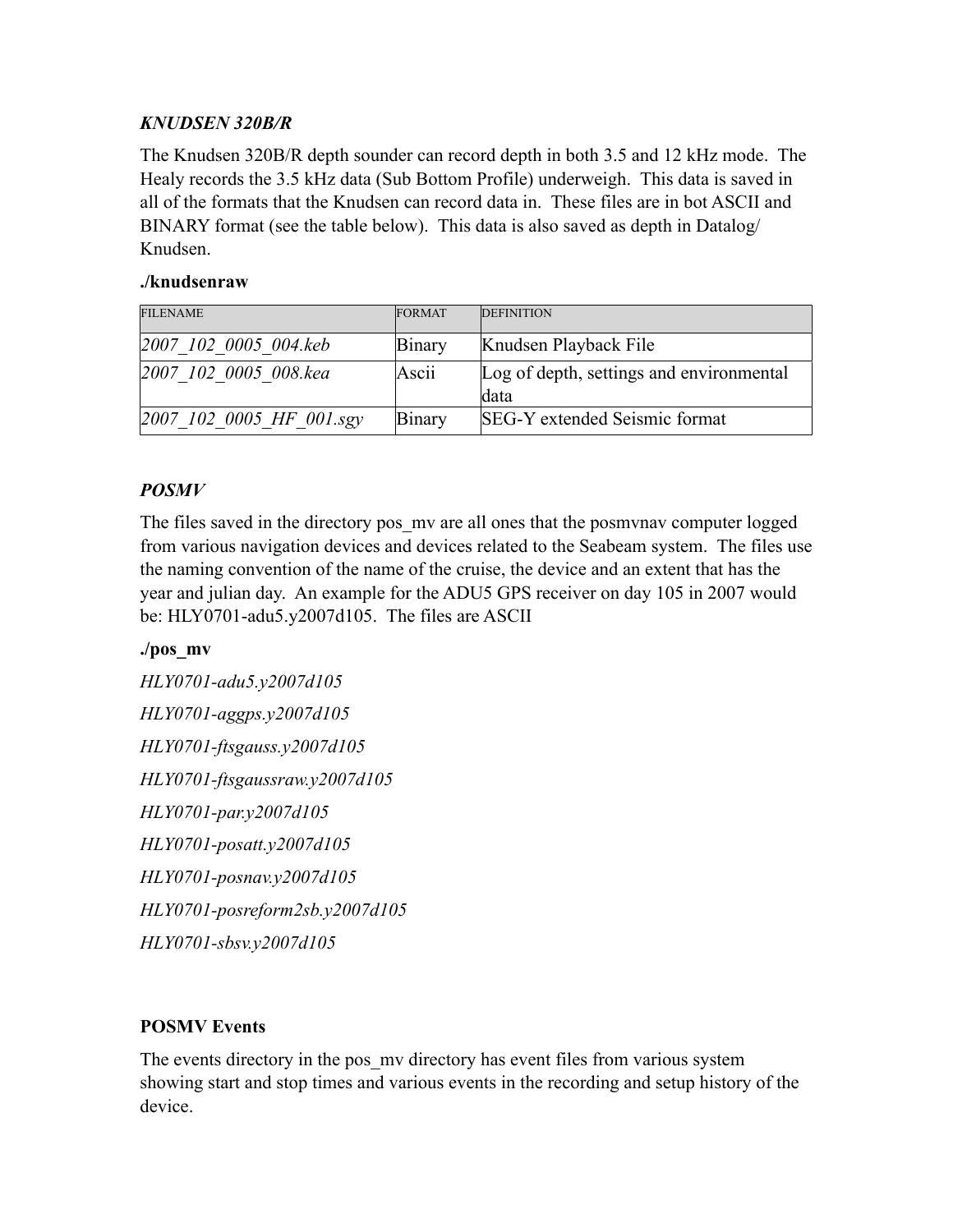#### **/pos\_mv/events**

#### **Seabeam**

The raw Seabeam 2112 binary files are in this directory. The naming convention uses the year, month, Julian day, and the start hour and minute in it. For year 2007 on day 110 starting at 11:12 the name would be sb20071101112.mb41. mb41 is the multibeam format number for the Seabeam 2112 that the Healy uses. This can best be accessed and used by using the MB-System software.

#### **./Seabeam**

sb20071091600.mb41

*Thermosalinograph*

**Thermosalinograph AFT**

Not used for HLY0701

**./tsg\_aft**

#### **Thermosalinograph Forward**

The Forward Thermosalinograph data is written here in the binary format that SeaBird puts out. There 2 files for each time period. The files use the name of the cruise and a sequence number in the recordng for the cruise. See the SeaBird software Seacat for further processing.

**./tsg\_fwd**

*HLY07TSGFwd0701-2.CON HLY07TSGFwd0701-2.hex*